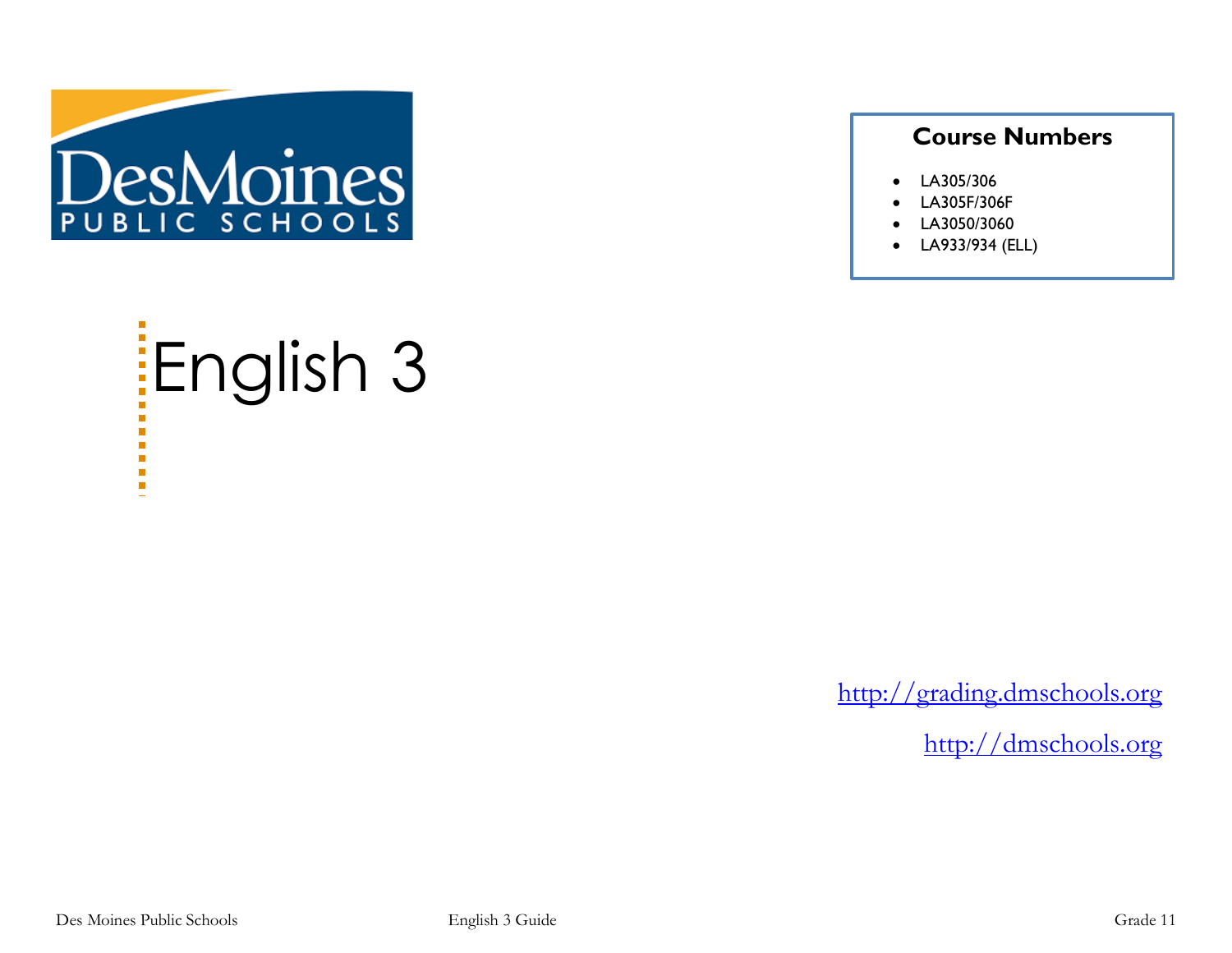### **Foreword**

English III builds on the structures of reading and writing, using a variety of materials representing different literary forms and authors. An emphasis on **American literature**, both foundational and contemporary, through a global perspective will support critical analysis of author's style, character motivation, point of view, mood, and tone. Composition will focus on argumentation that synthesizes new understandings with background knowledge and analyses drawn from insight into the author's craft.

#### **The scope of this course should address the topic of AMERICAN CULTURE through many lenses. Consider the following guiding questions or topics of inquiry to guide the scope of your text choices and topics for discussion.**

- How is American literature a reflection of the nation's values and multi-ethnic and multi-cultural complexity?
- What stylistic innovations mark American literature?
	- $\circ$  American literature is a mode of expressing dissent stylistically, socially, and politically
- How does American literature reflect and shape the American Dream?
	- o The American Dream is a multi-faceted concept which embraces the dream perceived, pursued, achieved, deferred, and denied
- A diverse population is a strength and defines the United States
- What is the role of the rebel or nonconformist in American society?
	- o The individual is responsible to maintain and assert personal integrity even at great personal risk
- How do attitudes about justice encourage or discourage equality in America?
	- o To work toward a just society (or more perfect union), the individual must confront the moral issues of contemporary times
- Strong written and oral expression allows the individual to be an effective participant in democracy.

### **How to use this document:**

**This curriculum guide is** *not…*

- A lock-step instructional guide detailing exactly when and how you teach.
- Meant to restrict your creativity as a teacher.
- A ceiling of what your students can learn, nor a set of unattainable goals.

#### **Instead, the curriculum guide** *is* **meant to be a common vision for student learning and a set of targets and success criteria directed related to grade-level standards by which to measure and report student progress and provide meaningful feedback.**

The curriculum guide outlines the learning that is **most essential** for student success; it is our district's guaranteed and viable curriculum. The expectation is that every student in our district, regardless of school or classroom, will have access to and learn these targets. As the classroom teacher, you should use the curriculum guide to help you to decide how to scaffold up to the learning targets and extend your students' learning beyond them.

Within this document, you will find a foundational structure for planning sequential instruction in the classroom which can be supplemented with materials from any number of the linked resources.

Please consider this guide a living and dynamic document, subject to change and a part of a continuous feedback loop.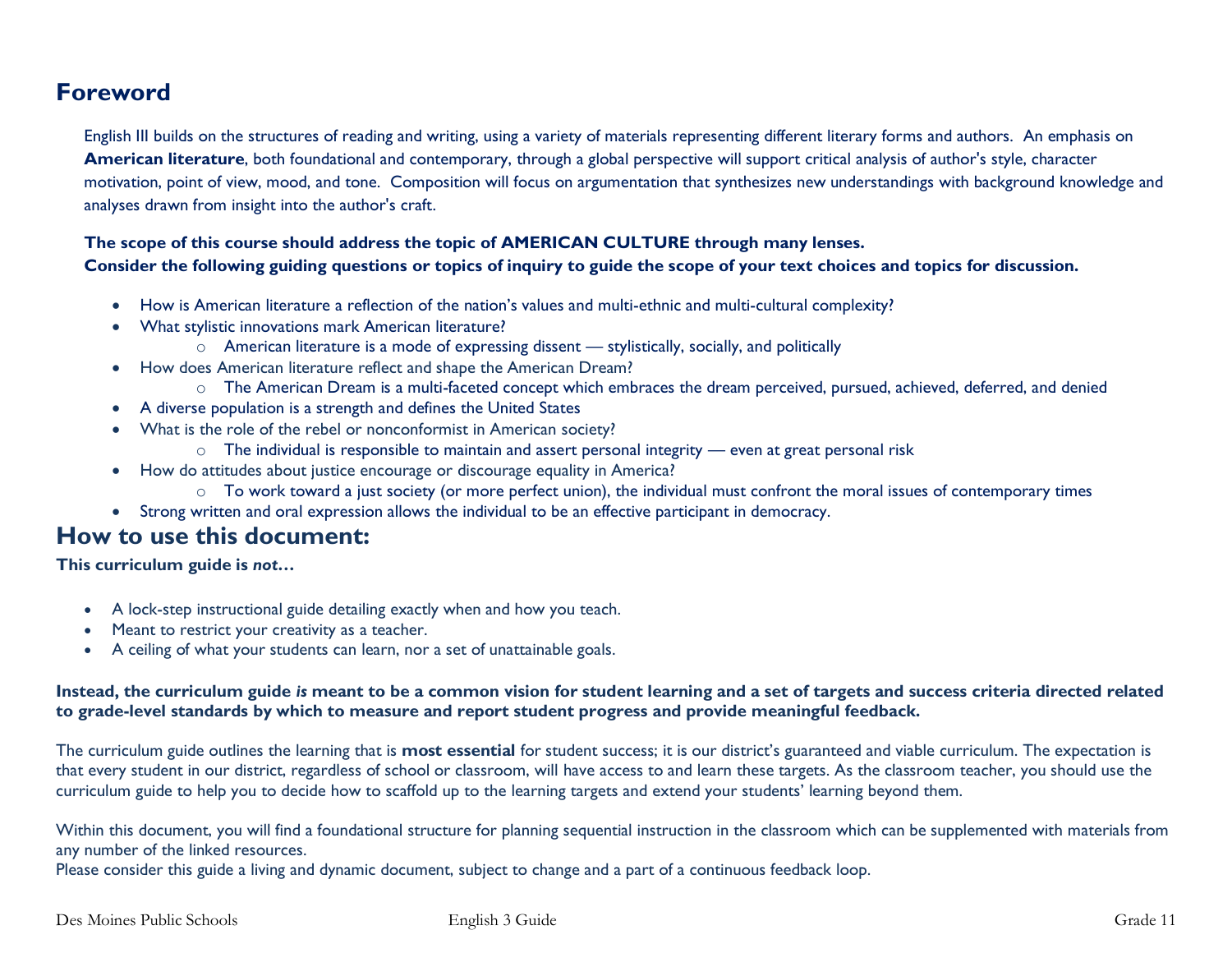| <b>Semester</b>                                             | Unit I: Analyzing Literary Elements                          | <b>Unit 2: Literary Analysis</b><br><b>The Warmth of Other Suns</b><br><b>G11 The Warmth of Other Suns (Word files)</b> |                                                                                                                                                                                                                                                            | <b>Extended Topics SI</b>                                                                                                       |                                                               |
|-------------------------------------------------------------|--------------------------------------------------------------|-------------------------------------------------------------------------------------------------------------------------|------------------------------------------------------------------------------------------------------------------------------------------------------------------------------------------------------------------------------------------------------------|---------------------------------------------------------------------------------------------------------------------------------|---------------------------------------------------------------|
|                                                             | Topic I: Analyzing Author's Style<br>Topic I Resource Folder | <b>Topic 3: Analyzing</b><br><b>Story Elements</b><br>Topic 3 Resource<br>Folder                                        | <b>Topic 4: Writing</b><br><b>Literary Analyses</b><br><b>Topic 4 Resource</b><br>Folder                                                                                                                                                                   | Topic 5:<br><b>Collaborating in</b><br><b>Discussions</b>                                                                       | Topic 6:<br><b>Constructing</b><br>Writing                    |
| Reporting<br>frequency for<br>Cycle 1                       | 5 weeks                                                      | 13 weeks                                                                                                                |                                                                                                                                                                                                                                                            | Evidence can be collected throughout the<br>semester and topic scores continually updated to<br>reflect increase in complexity. |                                                               |
| Approximate<br>beginning and end<br>dates for the<br>topics | 8/24-9/28                                                    | $\bullet$<br>$\bullet$<br>$\bullet$<br>$\bullet$                                                                        | Section 1 10/3-1/14 (10 class periods)<br>Section 2 10/17-10/28 (10 class periods)<br>Section 3 11/1-11/22 (14 class periods)<br>Section 4 11/28-12/8 (9 class periods)<br>Section 5 12/12-12/21 (8 class periods)<br>Section 6 1/4-1/13 (8 class periods) |                                                                                                                                 |                                                               |
| <b>Standards Aligned</b>                                    | $RI.I.I-I2.4$<br>$RL.11 - 12.4$                              | $RL$ . $11 - 12.3$<br>$RI.I-I2.3$<br>RL.11-12.5                                                                         | $W.9 - 10.1$<br>$W.9 - 10.9$                                                                                                                                                                                                                               | $SL.11 - 12.1$                                                                                                                  | $W.II-I2.4$<br>$W.I.I-I2.5$<br>$L.11 - 12.1$<br>$L.11 - 12.2$ |

#### **When to begin Odell HSLP:** *The Warmth of Other Suns*

Odell provides lesson totals based on 60-minute class periods. There are 37 core lessons, and 13 optional lessons. Keep in mind there are also optional activities throughout core lessons which may impact pacing if included.

In order to absorb the current homework reading expectation into classroom time, pay attention to when sections should start and end. Dates are approximate but align with lesson totals and natural breaks in our school calendar. If students are not able to complete all required reading in that allotted time, we may need to assess what additional scaffolds may be required.

Opportunities to reassess Unit 1 Topics exist throughout the new material. Mastery of Unit 1 topics should not inhibit moving into Unit 2.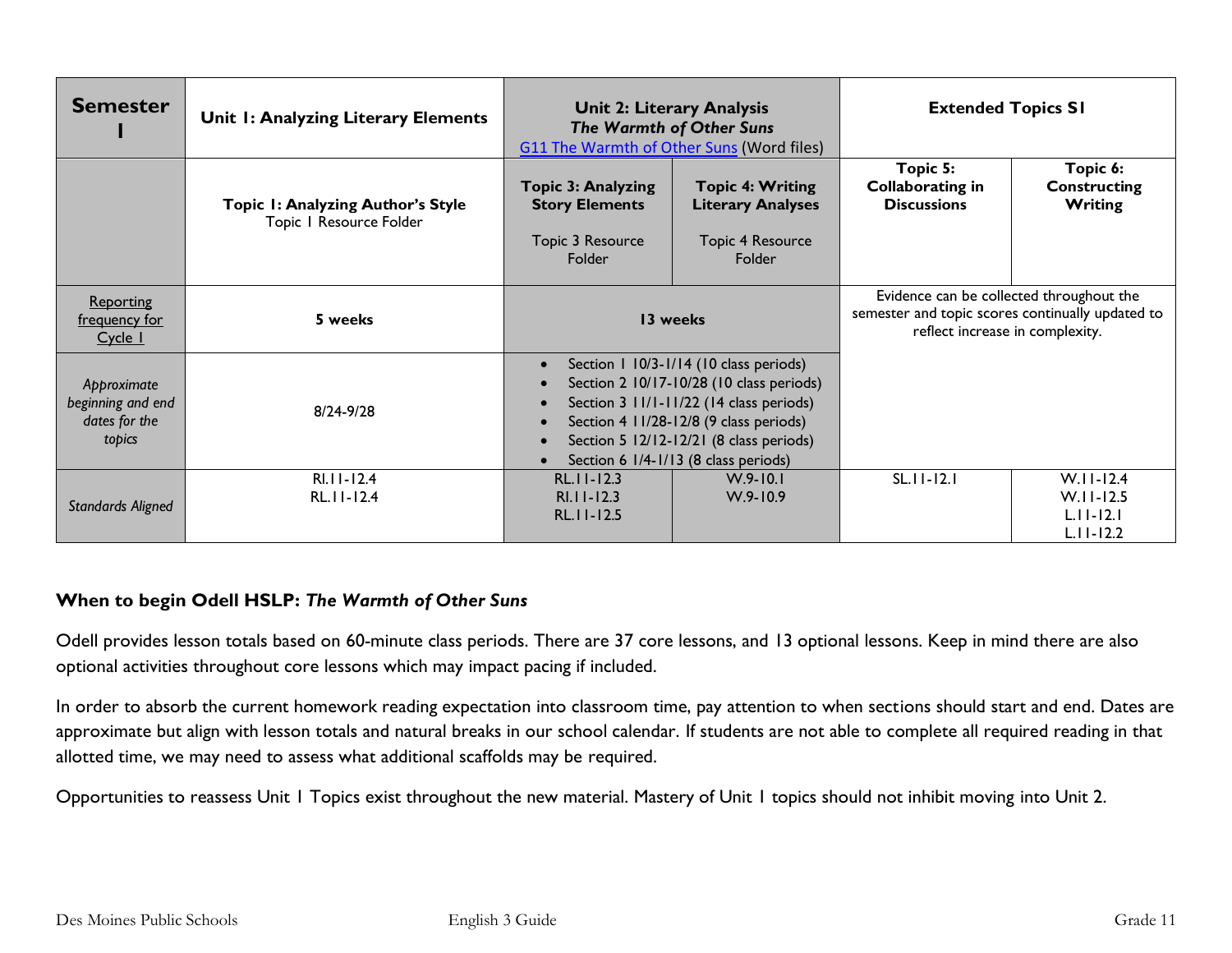| <b>Standards-Referenced Grading Basics</b>                                                                                                                                                                                                                                                                                               |                       | Topic<br>Evidence shows the student<br><b>Score</b>                                                                                |            |
|------------------------------------------------------------------------------------------------------------------------------------------------------------------------------------------------------------------------------------------------------------------------------------------------------------------------------------------|-----------------------|------------------------------------------------------------------------------------------------------------------------------------|------------|
| Our purpose in collecting a body of evidence is to:                                                                                                                                                                                                                                                                                      |                       | Demonstrates proficiency (AT) in all learning targets<br>and success at Level 4                                                    | 4.0        |
| Allow teachers to determine a defensible and credible topic score<br>based on a representation of student learning over time.                                                                                                                                                                                                            | Start at Level 3 when | Demonstrates proficiency (AT) in all learning targets<br>with partial success at Level 4                                           | 3.5        |
| determining a topic $\rightarrow$<br>Clearly communicate where a student's learning is based on a topic<br>score.<br>scale to inform instructional decisions and push student growth.<br>Show student learning of targets through multiple and varying points of data<br>Provide opportunities for feedback between student and teacher. |                       | Demonstrates proficiency (AT) in all learning targets<br>Demonstrates proficiency (AT) in at least half of the<br>learning targets | 3.0<br>2.5 |
|                                                                                                                                                                                                                                                                                                                                          |                       | Demonstrates some success criteria (PT) toward all<br>learning targets                                                             | 2.0        |
|                                                                                                                                                                                                                                                                                                                                          |                       | Demonstrates some success criteria (PT) towards some<br>of the learning targets                                                    | . .5       |
|                                                                                                                                                                                                                                                                                                                                          |                       | Does not yet meet minimum criteria for the targets.                                                                                | 0. ا       |
|                                                                                                                                                                                                                                                                                                                                          |                       | Produces no evidence appropriate to the learning                                                                                   |            |

#### **Scoring**

A collaborative scoring process is encouraged to align expectations of the scale to artifacts collected. Routine use of a collaborative planning and scoring protocol results in calibration and a collective understanding of evidence of mastery. Enough evidence should be collected to accurately represent a progression of student learning as measured by the topic scale. Teachers look at all available evidence to determine a topic score. All topic scores should be defensible and credible through a body of evidence.

**\*\*\*Only scores of 4, 3.5, 3, 2.5, 2, 1.5, 1, and 0 can be entered as Topic Scores**.

### **Multiple Opportunities**

Philosophically, there are two forms of multiple opportunities, both of which require backwards design and intentional planning. One form is opportunities planned by the teacher throughout the unit of study and/or throughout the semester. The other form is reassessment of learning which happens after completing assessment of learning at the end of a unit or chunk of learning.

Students will be allowed multiple opportunities to demonstrate proficiency. Teachers need reliable pieces of evidence to be confident students have a good grasp of the learning topics before deciding a final topic score. To make standards-referenced grading work, the idea of "multiple opportunities" is emphasized. If after these opportunities students still have not mastered Level 3, they may then be afforded the chance to reassess.

#### **Guiding Practices of Standards-Referenced Grading**

Produces no evidence appropriate to the learning and  $\begin{bmatrix} 0 \end{bmatrix}$ 

- **1.** A consistent 4-point grading scale will be used.
- **2.** Student achievement and behavior will be reported separately.
- **3.** Scores will be based on a body of evidence.
- **4.** Achievement will be organized by learning topic and converted to a grade at semester's end.
- **5.** Students will have multiple opportunities to demonstrate proficiency.
- **6.** Accommodations and modifications will be provided for exceptional learners.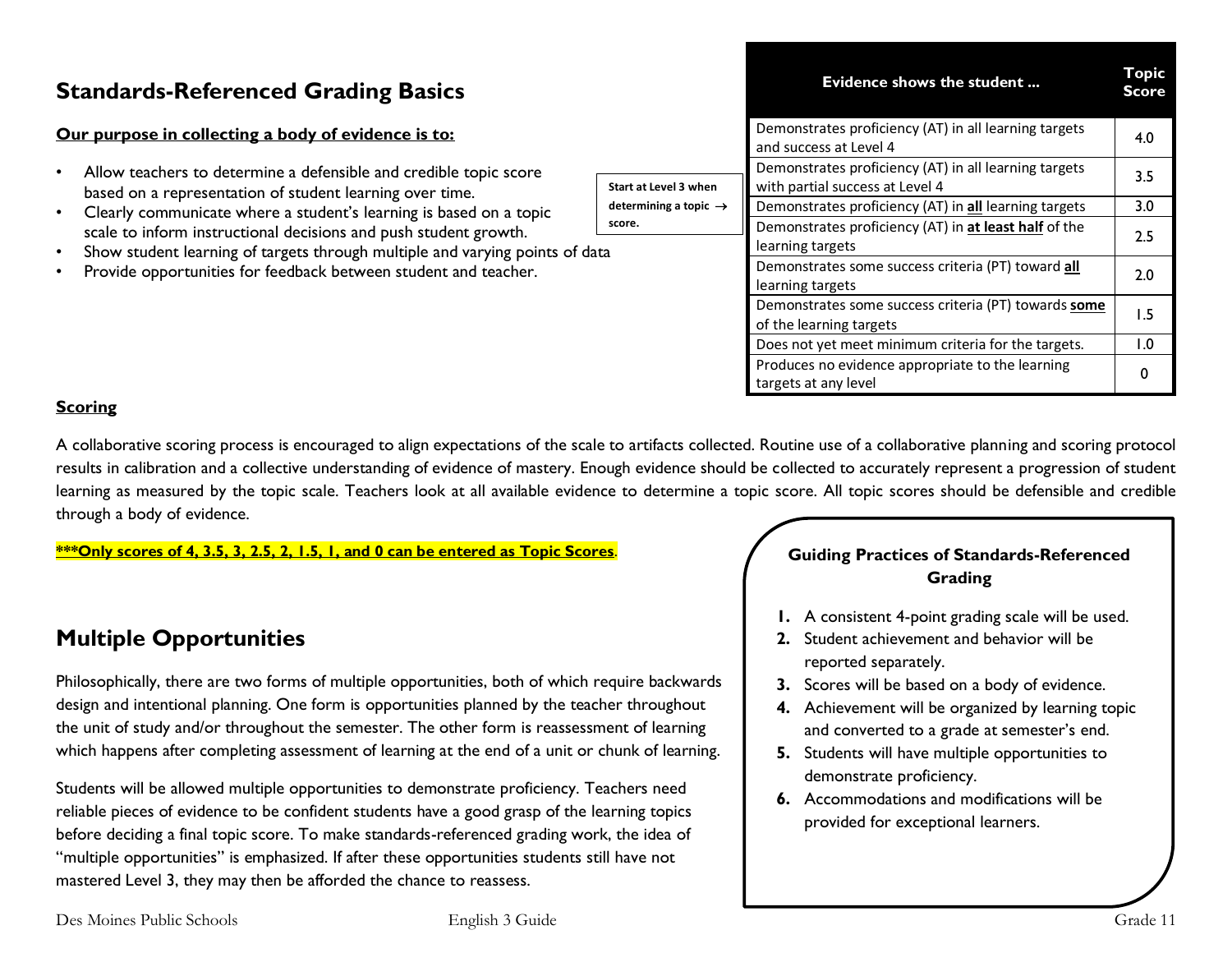### **Anatomy of a Scale**

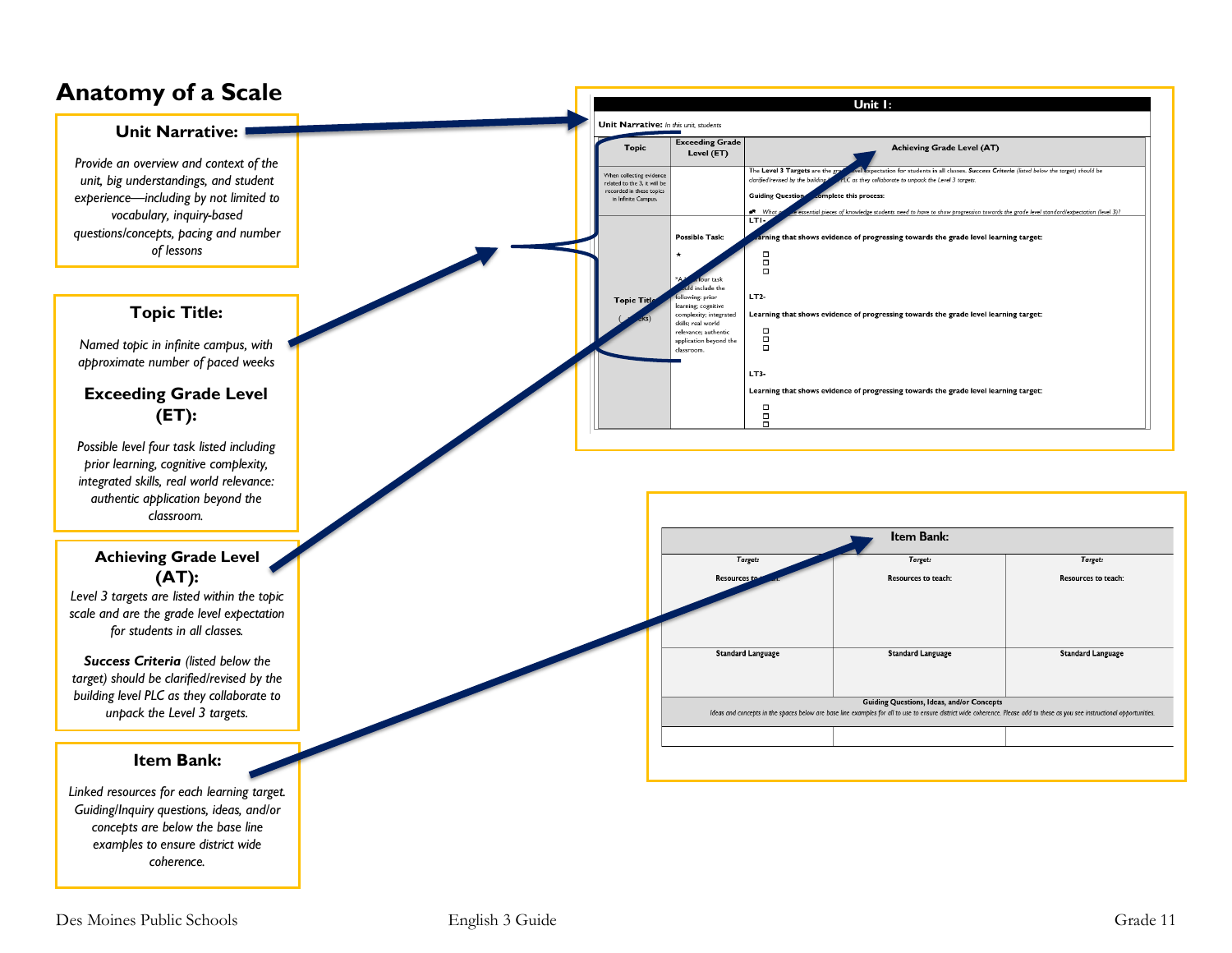### **Unit 1: Intro. to Style & Language**

Unit Narrative: A short unit focused on the analysis author's style and development of theme. This prepares students for Unit 2 by building a base of fiction readings from American texts. Short works of fiction support students in building necessary analysis skills where the development of complex ideas takes place over a shorter text, prior to the larger novel study in Unit 2.

Topic Overview: This topic asks students to analyze author's word choice and iconic writing style. Students should be offered the opportunity to compare authors that may have starkly different approaches to language (e.g., Fitzgerald and Hemingway) or those who may be quite similar (Zora Neale Hurston and Toni Morrison). A combination of vocabulary and author's intent, students will need to explore figurative and connotative meanings as well as infer their reason for being included by the author.

| <b>Topic</b>                                                                                                | <b>Achieving Grade Level (AT)</b>                                                                                                                                                                                                                                                                                                                                                                                                                                                                   |  |  |
|-------------------------------------------------------------------------------------------------------------|-----------------------------------------------------------------------------------------------------------------------------------------------------------------------------------------------------------------------------------------------------------------------------------------------------------------------------------------------------------------------------------------------------------------------------------------------------------------------------------------------------|--|--|
| When collecting evidence<br>related to the 3, it will be<br>recorded in these topics<br>in Infinite Campus. | The Level 3 Targets are the grade-level expectation for students in all classes. These are directly related to State of lowa standards.<br>Success Criteria (listed below the target) should be clarified/revised by the building level PLC as they collaborate to unpack the Level 3 targets.<br><b>Guiding Question to complete this process:</b><br>What are the essential pieces of knowledge students need to have to show progression towards the grade level standard/expectation (level 3)? |  |  |
|                                                                                                             | LT2A- Analyze the impact of specific word choices on meaning and tone in a text, including words with multiple meanings or language<br>that is of artistic value                                                                                                                                                                                                                                                                                                                                    |  |  |
|                                                                                                             | Learning that shows evidence of progressing towards grade-level learning target:<br>Identify words or phrases of artistic value<br>Determine their literal and figurative meanings<br>Analyze why specific word choice better communicates meaning and tone (as opposed to various synonyms)                                                                                                                                                                                                        |  |  |
|                                                                                                             | LT2B- Analyze the role of figurative language, word relationships and nuances in word meanings                                                                                                                                                                                                                                                                                                                                                                                                      |  |  |
| Topic I:<br><b>Analyzing</b><br><b>Author's Style</b>                                                       | Learning that shows evidence of progressing towards grade-level learning target:<br>Identify figures of speech (e.g., euphemism, oxymoron)<br>Analyze the impact of figurative language on meaning and tone<br>Analyze nuances in the meaning of words with similar denotations<br>□                                                                                                                                                                                                                |  |  |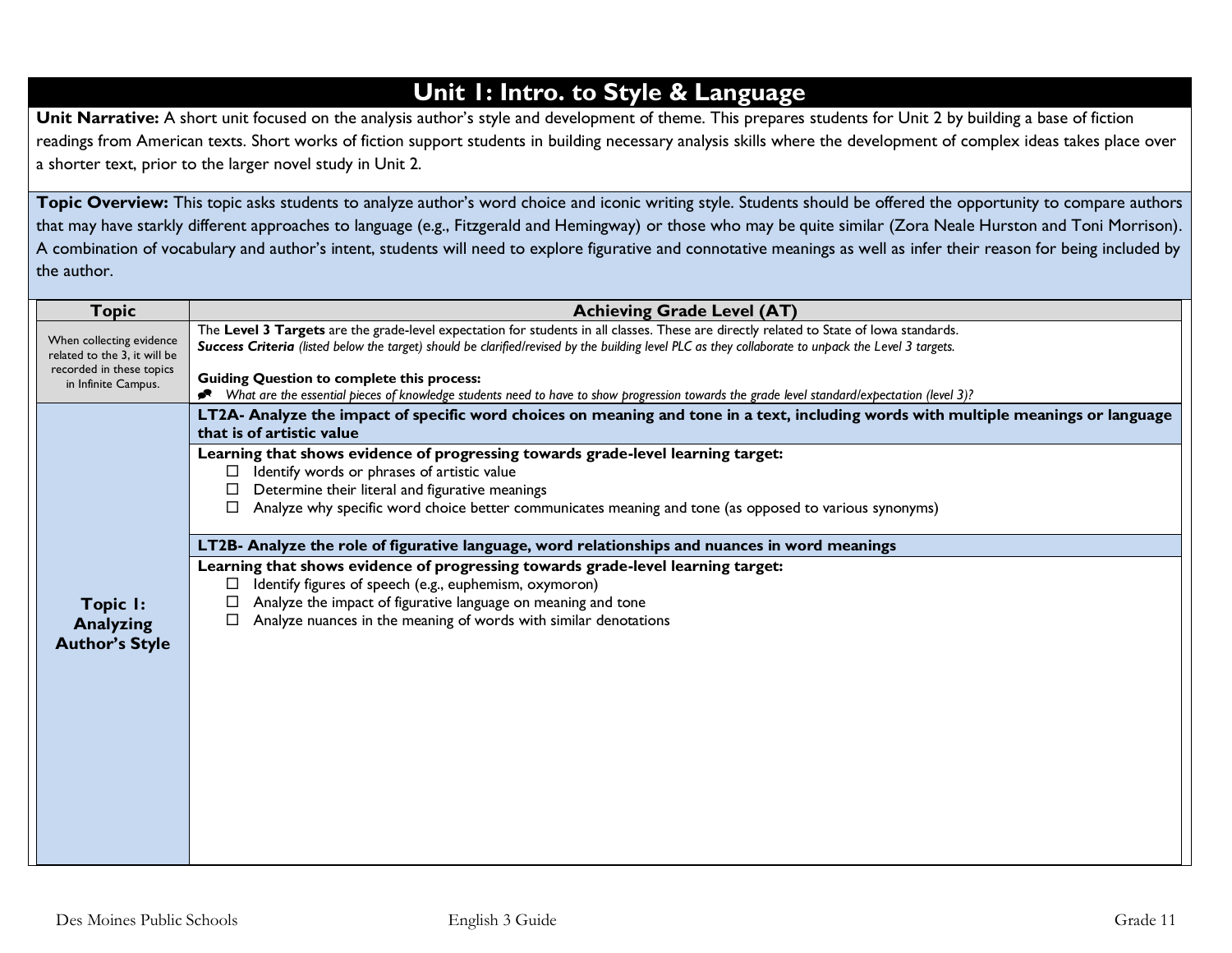| <b>Item Bank:</b>                                                                                                                                                                                                                                                                                                                               |                                                                                                                                                                                                                                                                                                                                                       |  |
|-------------------------------------------------------------------------------------------------------------------------------------------------------------------------------------------------------------------------------------------------------------------------------------------------------------------------------------------------|-------------------------------------------------------------------------------------------------------------------------------------------------------------------------------------------------------------------------------------------------------------------------------------------------------------------------------------------------------|--|
| 2ATarget:<br><b>Resources to teach:</b>                                                                                                                                                                                                                                                                                                         | 2BTarget:<br><b>Resources to teach:</b>                                                                                                                                                                                                                                                                                                               |  |
| <b>Connection to Odell unit</b><br>While no specific question from a section diagnostic aligns to this learning target, opportunity is<br>ripe to assess Author's Style development through repeated student discussion and use of<br>various Tools such as the Analyzing Relationships Tool or through specific work with Mentor<br>Sentences. | <b>Connection to Odell unit</b><br>While no specific question from a section diagnostic aligns to this learning target, opportunity is<br>ripe to assess Author's Style development through repeated student discussion and use of<br>various Tools such as the Analyzing Relationships Tool or through specific work with Mentor<br>Sentences.       |  |
| <b>Standard Language</b><br><b>CCSS ELA RL.II-12.4</b><br>Determine the meaning of words and phrases as they are used in a text, including<br>figurative and connotative meanings; Analyze the cumulative impact of specific word<br>choices on meaning and tone.                                                                               | <b>Standard Language</b><br><b>CCSS ELA L.II-12.5</b><br>Demonstrate understanding of figurative language, word relationships, and nuances in<br>word meanings.<br>a. Interpret figures of speech (e.g., euphemism, oxymoron) in context and<br>analyze their role in the text<br>b. Analyze nuances in the meaning of words with similar denotations |  |
|                                                                                                                                                                                                                                                                                                                                                 | <b>Guiding Questions, Ideas, and/or Concepts</b><br>Ideas and concepts in the spaces below are base line examples for all to use to ensure district wide coherence. Please add to these as you see instructional opportunities.                                                                                                                       |  |
|                                                                                                                                                                                                                                                                                                                                                 |                                                                                                                                                                                                                                                                                                                                                       |  |
|                                                                                                                                                                                                                                                                                                                                                 |                                                                                                                                                                                                                                                                                                                                                       |  |
|                                                                                                                                                                                                                                                                                                                                                 |                                                                                                                                                                                                                                                                                                                                                       |  |
|                                                                                                                                                                                                                                                                                                                                                 |                                                                                                                                                                                                                                                                                                                                                       |  |
|                                                                                                                                                                                                                                                                                                                                                 |                                                                                                                                                                                                                                                                                                                                                       |  |
|                                                                                                                                                                                                                                                                                                                                                 |                                                                                                                                                                                                                                                                                                                                                       |  |
|                                                                                                                                                                                                                                                                                                                                                 |                                                                                                                                                                                                                                                                                                                                                       |  |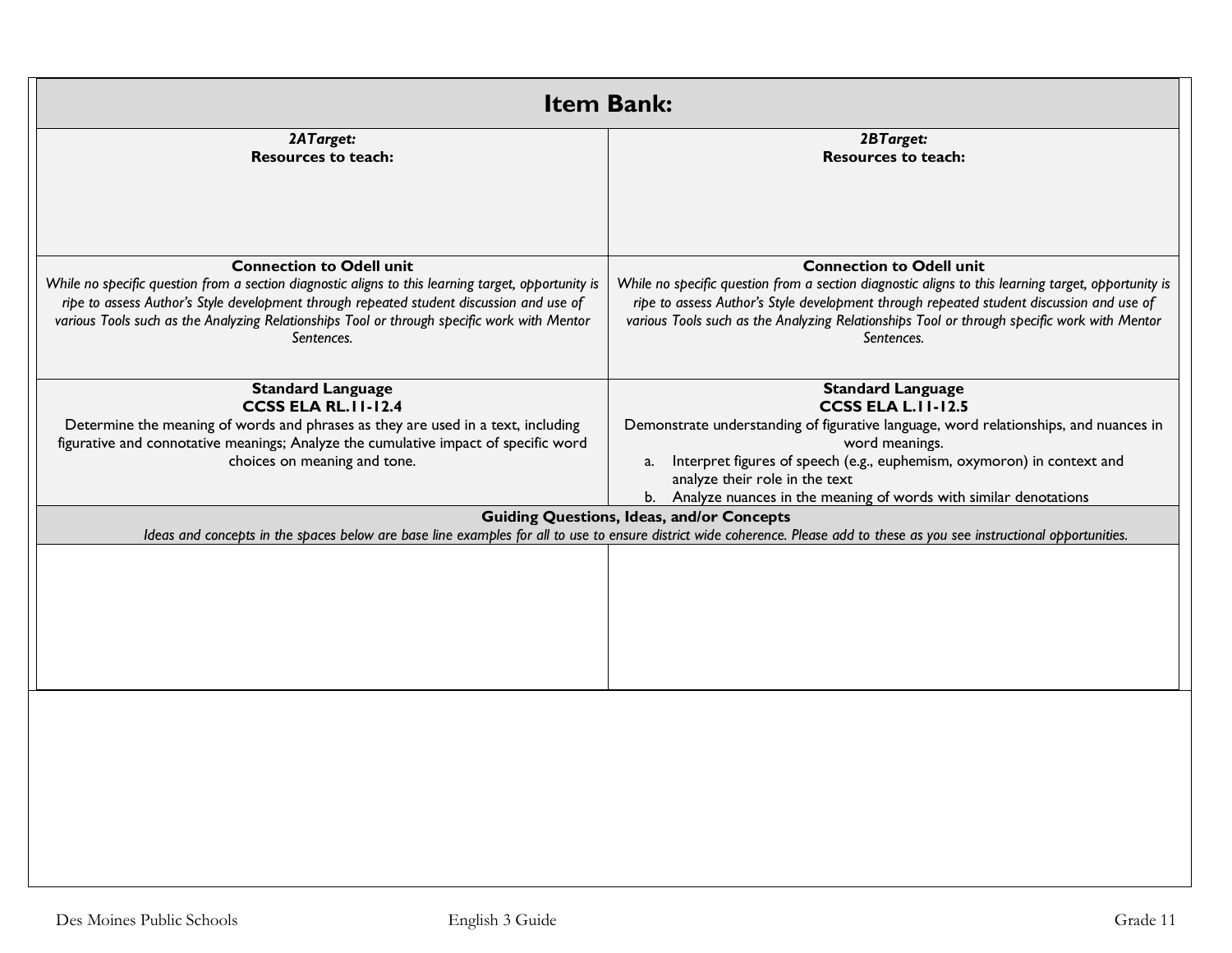**Topic Overview:** This topic asks students to explore the many ways authors choose to develop theme over the course of a text. Theme exploration in 11<sup>th</sup> grade should continue past the idea of single-word theme topics and focus on full theme statements. Students should be able to draw conclusions about literary details and vocabulary that enhance the theme and why those elements matter. Students compare/contrast themes from multiple works to draw greater understanding on universal truths.

| <b>Topic</b>                                                                                                | <b>Achieving Grade Level (AT)</b>                                                                                                                                                                                                                                                                                                                                                                                                            |  |  |
|-------------------------------------------------------------------------------------------------------------|----------------------------------------------------------------------------------------------------------------------------------------------------------------------------------------------------------------------------------------------------------------------------------------------------------------------------------------------------------------------------------------------------------------------------------------------|--|--|
| When collecting evidence<br>related to the 3, it will be<br>recorded in these topics<br>in Infinite Campus. | The Level 3 Targets are the grade level expectation for students in all classes. Success Criteria (listed below the target) should be clarified/revised by the building level PLC as<br>they collaborate to unpack the Level 3 targets.<br><b>Guiding Question to complete this process:</b><br>What are the essential pieces of knowledge students need to have to show progression towards the grade-level standard/expectation (level 3)? |  |  |
|                                                                                                             | LT3A- Analyze how two or more themes are developed over the course of a text                                                                                                                                                                                                                                                                                                                                                                 |  |  |
|                                                                                                             | Learning that shows evidence of progressing towards grade-level learning target:<br>Identify multiple themes in a text (consider how each character thread presents a distinct theme)<br>Describe how each theme is introduced and developed over the course of the text.                                                                                                                                                                    |  |  |
|                                                                                                             | LT3B- Analyze how themes interact and build on one another                                                                                                                                                                                                                                                                                                                                                                                   |  |  |
|                                                                                                             | Learning that shows evidence of progressing towards grade-level learning target:<br>□ Describe how one theme impacts another through the story. (How does each character thread interact with each other? With the historical<br>information or poetry?<br>Describe how one theme adds or enhances another theme.<br>П.                                                                                                                      |  |  |
|                                                                                                             | LT3C- Compare and contrast how diverse sources present similar themes of an historical event or social movement                                                                                                                                                                                                                                                                                                                              |  |  |
| Topic 2:<br><b>Interpreting</b><br><b>Themes</b>                                                            | Learning that shows evidence of progressing towards grade-level learning target:<br>Identify a common theme in multiple texts.<br>Compare and contrast how different authors develop the theme topics<br>$\Box$                                                                                                                                                                                                                              |  |  |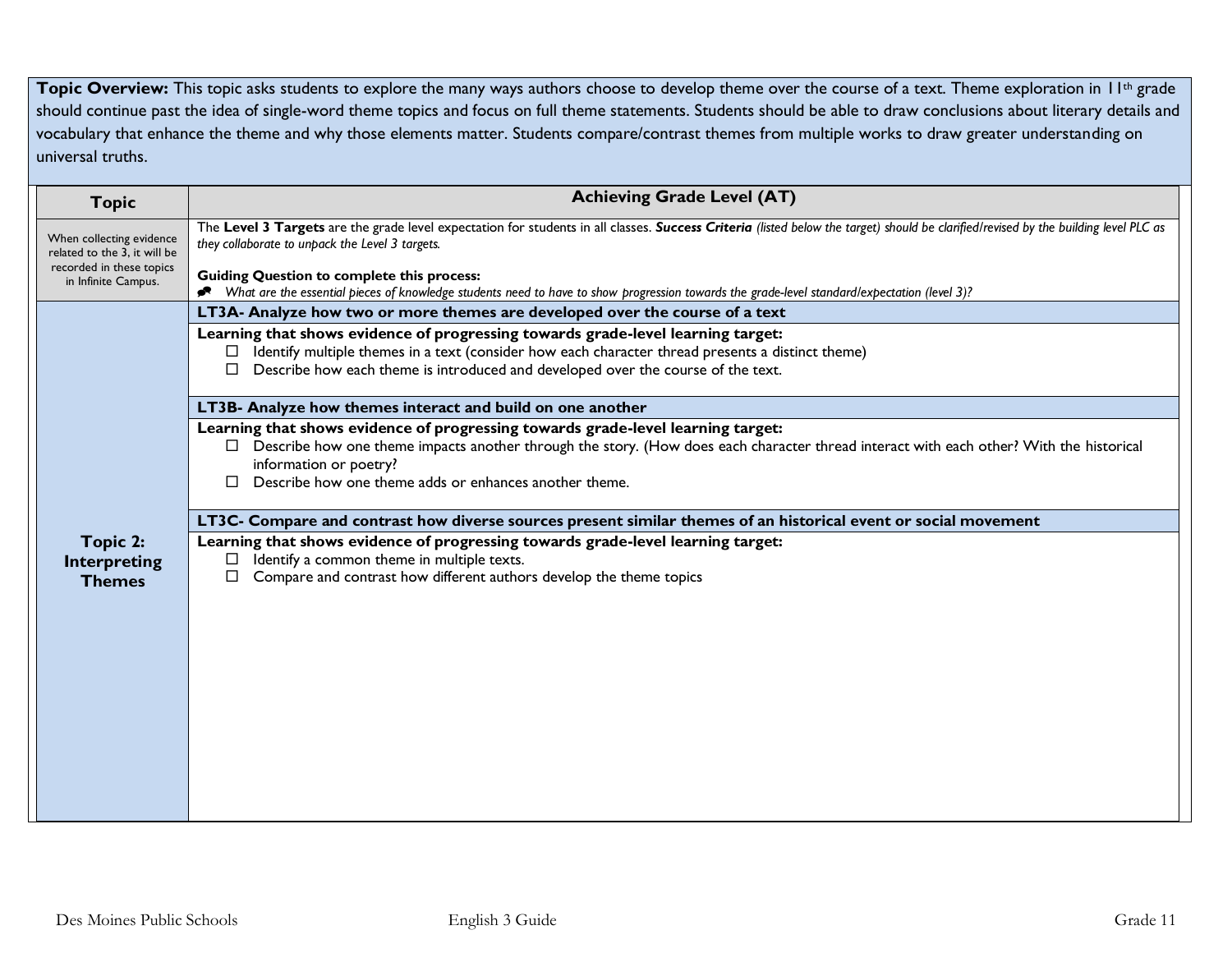| <b>Item Bank:</b>                                                                                                                                                                                                                                                                                                 |                                                                                                                                                                                                                                                                                                                   |                                                                                                                                                                                                                                                                                                                    |  |
|-------------------------------------------------------------------------------------------------------------------------------------------------------------------------------------------------------------------------------------------------------------------------------------------------------------------|-------------------------------------------------------------------------------------------------------------------------------------------------------------------------------------------------------------------------------------------------------------------------------------------------------------------|--------------------------------------------------------------------------------------------------------------------------------------------------------------------------------------------------------------------------------------------------------------------------------------------------------------------|--|
| 3ATarget:<br><b>Resources to teach:</b>                                                                                                                                                                                                                                                                           | 3BTarget:<br><b>Resources to teach:</b>                                                                                                                                                                                                                                                                           | 3CTarget:<br><b>Resources to teach:</b>                                                                                                                                                                                                                                                                            |  |
| <b>Connection to Odell unit</b><br>While no specific question from a section diagnostic aligns to<br>this learning target, opportunity is ripe to assess theme<br>development repeated student discussion.                                                                                                        | <b>Connection to Odell unit</b><br>While no specific question from a section diagnostic aligns to<br>this learning target, opportunity is ripe to assess theme<br>development through repeated student discussion.                                                                                                | <b>Connection to Odell unit</b><br>As students navigate through the text set, opportunity is<br>prevalent to compare how each text treats thematic<br>topics such as difficult choices, migration, perseverance,<br>family etc. These would need to be intentional<br>opportunities created by the teacher or PLC. |  |
| <b>Standard Language</b><br><b>ELA RL. II-12.2</b><br>Determine two or more themes or central ideas of a text<br>and analyze their development over the course of the<br>text, including how they interact and build on one another<br>to produce a complex account; provide an objective<br>summary of the text. | <b>Standard Language</b><br><b>ELA RL. II-12.2</b><br>Determine two or more themes or central ideas of a text<br>and analyze their development over the course of the<br>text, including how they interact and build on one another<br>to produce a complex account; provide an objective<br>summary of the text. | <b>Standard Language</b><br><b>ELA RL. II-12.9</b><br>Demonstrate knowledge of eighteenth-, nineteenth- and<br>early-twentieth-century foundational works of American<br>literature, including how two or more texts from the<br>same period treat similar themes or topics.                                       |  |
|                                                                                                                                                                                                                                                                                                                   | <b>Guiding Questions, Ideas, and/or Concepts</b><br>Ideas and concepts in the spaces below are base line examples for all to use to ensure district wide coherence. Please add to these as you see instructional opportunities.                                                                                   |                                                                                                                                                                                                                                                                                                                    |  |
|                                                                                                                                                                                                                                                                                                                   |                                                                                                                                                                                                                                                                                                                   |                                                                                                                                                                                                                                                                                                                    |  |
|                                                                                                                                                                                                                                                                                                                   |                                                                                                                                                                                                                                                                                                                   |                                                                                                                                                                                                                                                                                                                    |  |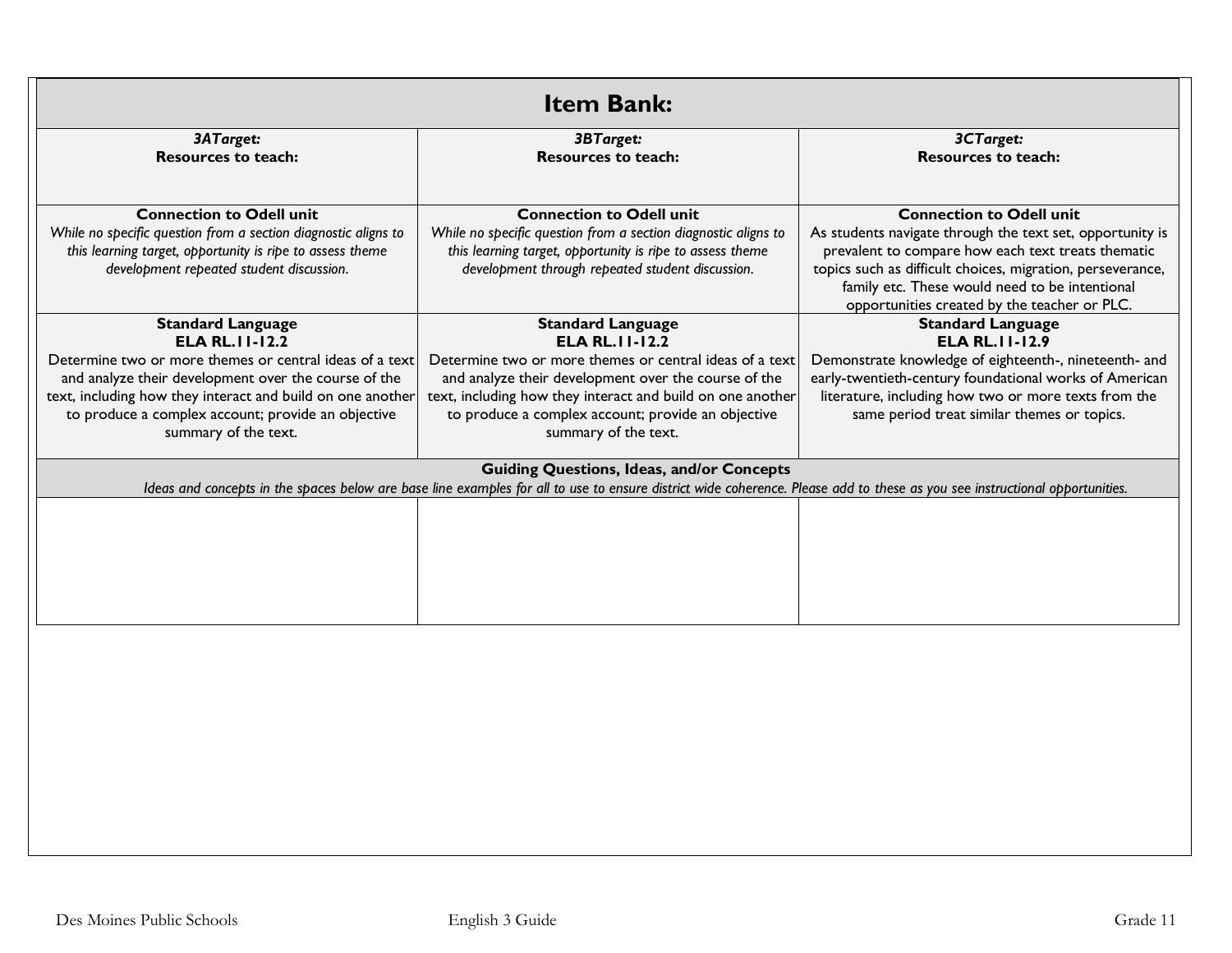### **Unit 2: Literary Analysis**

**Unit Narrative:** In *The Warmth of Other Suns,* Pulitzer Prize-winner Isabel Wilkerson crafts a history of the Great Migration. Through analyzing her work and a series of related literary and informational texts, we will explore the following question: How do we construct the story of a complicated history? We will examine the push-and-pull factors of the Great Migration caused by the social and political climate in the United States in the aftermath of slavery as well as the immediate and long-term impacts of the decision to migrate. We will also explore the ways in which writers and artists have represented aspects of this time period and will analyze in depth Wilkerson's use of various voices, stories, and outside texts to convey the complexity of this history. Our work will culminate with an expository essay that examines the significance and impact of Wilkerson's approach to structure as she constructs and tells the story of the Great Migration in *The Warmth of Other Suns.*

Topic Overview: This topic asks students to explore the many ways authors integrate multiple literary elements and complex ideas over the course of a text to create a cohesive understanding. Students should be able to draw conclusions about literary details and vocabulary that enhance how complicated narratives are shared with an audience and how those elements build upon one another.

| <b>Topic</b>                                                                                                | <b>Achieving Grade Level (AT)</b>                                                                                                                                                                                                                                                                                                                                                                                                                                                                                              |
|-------------------------------------------------------------------------------------------------------------|--------------------------------------------------------------------------------------------------------------------------------------------------------------------------------------------------------------------------------------------------------------------------------------------------------------------------------------------------------------------------------------------------------------------------------------------------------------------------------------------------------------------------------|
| When collecting evidence<br>related to the 3, it will be<br>recorded in these topics<br>in Infinite Campus. | The Level 3 Targets are the grade level expectation for students in all classes. Success Criteria (listed below the target) should be clarified/revised by the building level PLC as<br>they collaborate to unpack the Level 3 targets.<br><b>Guiding Question to complete this process:</b>                                                                                                                                                                                                                                   |
|                                                                                                             | What are the essential pieces of knowledge students need to have to show progression towards the grade-level standard/expectation (level 3)?<br>LT3A- Analyze the author's various uses of literary elements including how they develop or relate to one another                                                                                                                                                                                                                                                               |
| Topic 3:<br><b>Analyzing</b>                                                                                | Learning that shows evidence of progressing towards grade-level learning target:<br>Describe specific literary elements in a text (characters, setting, plot, conflict)<br>$\Box$<br>Analyze how an author's use of literary elements helps develop their purpose/perspective<br>Infer how one literary element supports or develops another literary element (e.g., how setting affects characterization, how characterization<br>affects theme, or how setting affects plot)<br>Support analysis with evidence from the text |
| Literary<br><b>Elements</b>                                                                                 | LT3B- Analyze a complex set of ideas or sequence of events by examining how specific individuals, ideas, or events interact over the<br>course of a text or historical account.<br>Learning that shows evidence of progressing towards grade-level learning target:                                                                                                                                                                                                                                                            |
|                                                                                                             | Describe a complex set of ideas or sequence of events<br>□<br>Explain how specific individuals, ideas, or events develop or unfold<br>$\Box$<br>Explain the relationship between individuals, ideas, and/or events<br>$\Box$<br>Support analysis with evidence from the text                                                                                                                                                                                                                                                   |
|                                                                                                             | П                                                                                                                                                                                                                                                                                                                                                                                                                                                                                                                              |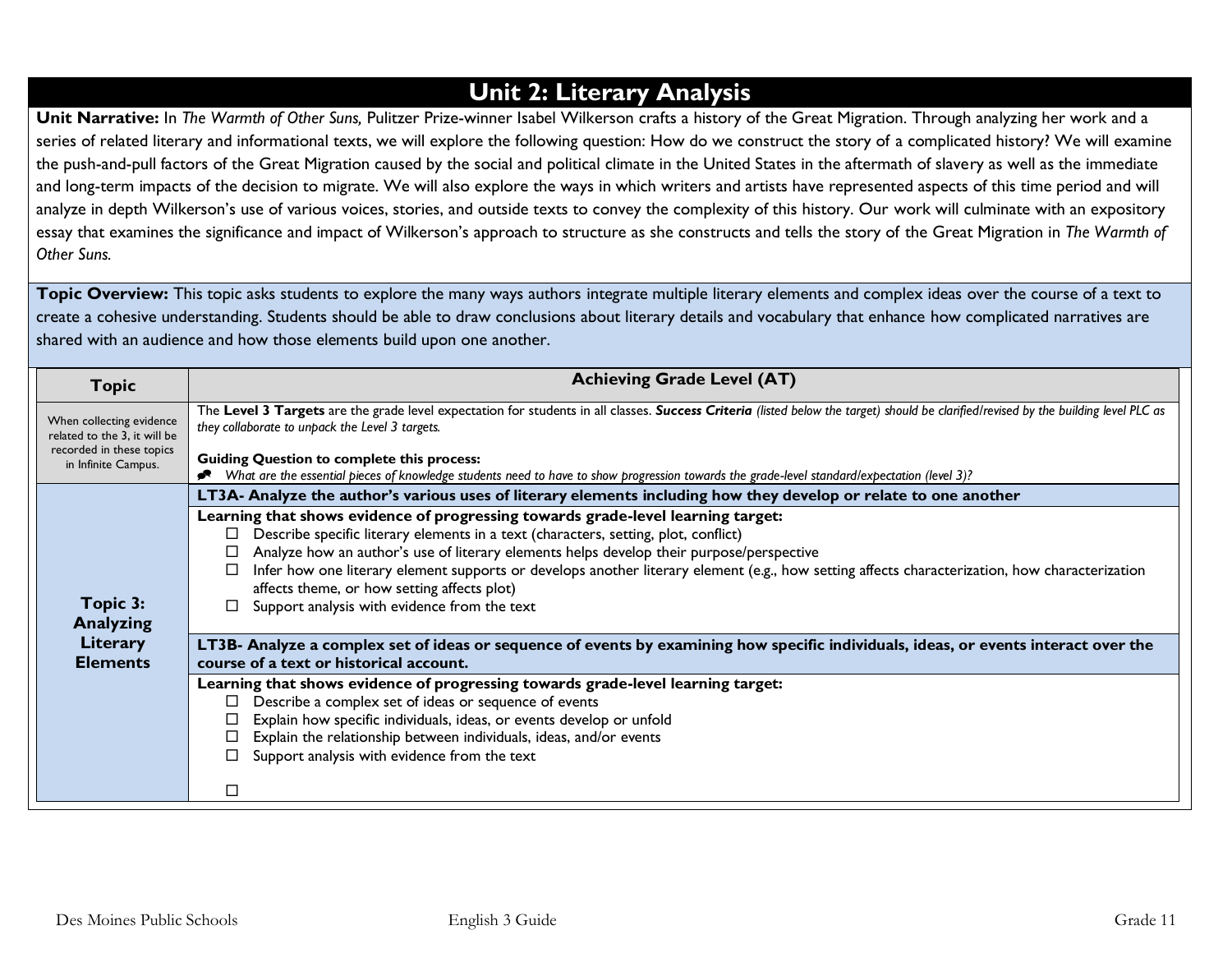| <b>Item Bank:</b>                                                                                                                                                                                                                                                                             |                                                                                                                                                                                                                                                                                                                                                         |                                                                                                                                                                                                                                |  |
|-----------------------------------------------------------------------------------------------------------------------------------------------------------------------------------------------------------------------------------------------------------------------------------------------|---------------------------------------------------------------------------------------------------------------------------------------------------------------------------------------------------------------------------------------------------------------------------------------------------------------------------------------------------------|--------------------------------------------------------------------------------------------------------------------------------------------------------------------------------------------------------------------------------|--|
| 3ATarget:<br><b>Resources to teach:</b>                                                                                                                                                                                                                                                       | 3BTarget:<br><b>Resources to teach:</b>                                                                                                                                                                                                                                                                                                                 | 3CTarget:<br><b>Resources to teach:</b>                                                                                                                                                                                        |  |
| <b>Aligned Odell Assessment</b><br>Warmth of Other Suns Culminating Task<br>Warmth of Other Suns Section 3 diagnostic<br>(focused on how students can determine<br>connections of literary elements and how they<br>are depicted in the artwork)<br>Warmth of Other Suns Section 4 diagnostic | <b>Aligned Odell Assessment</b><br>Warmth of Other Suns Culminating Task<br>$\bullet$<br>Warmth of Other Suns Section 1 diagnostic<br>$\bullet$<br>Warmth of Other Suns Section 2 diagnostic<br>$\bullet$<br>Warmth of Other Suns Section 5 diagnostic<br>$\bullet$                                                                                     | <b>Aligned Odell Assessment</b><br>Warmth of Other Suns Culminating Task<br>Warmth of Other Suns Section I diagnostic<br>Warmth of Other Suns Section 5 diagnostic                                                             |  |
| <b>Standard Language:</b><br><b>CCSS ELA RL. II-12.3</b><br>Analyze the impact of the author's choices regarding how to<br>develop and relate elements of a story or drama (e.g., where a<br>story is set, how the action is ordered, how the characters are<br>introduced and developed).    | <b>Standard Language:</b><br><b>CCSS ELA RL. II-12.5</b><br>Analyze how an author's choices concerning how to structure<br>specific parts of a text (e.g., the choice of where to begin or<br>end a story, the choice to provide a comedic or tragic<br>resolution) contribute to its overall structure and meaning as<br>well as its aesthetic impact. | <b>Standard Language:</b><br><b>CCSS ELA RI.11-12.3</b><br>Analyze a complex set of ideas or sequence of events and<br>explain how specific individuals, ideas, or events interact<br>and develop over the course of the text. |  |
|                                                                                                                                                                                                                                                                                               | <b>Guiding Questions, Ideas, and/or Concepts</b><br>Ideas and concepts in the spaces below are base line examples for all to use to ensure district wide coherence. Please add to these as you see instructional opportunities.                                                                                                                         |                                                                                                                                                                                                                                |  |
|                                                                                                                                                                                                                                                                                               |                                                                                                                                                                                                                                                                                                                                                         |                                                                                                                                                                                                                                |  |
|                                                                                                                                                                                                                                                                                               |                                                                                                                                                                                                                                                                                                                                                         |                                                                                                                                                                                                                                |  |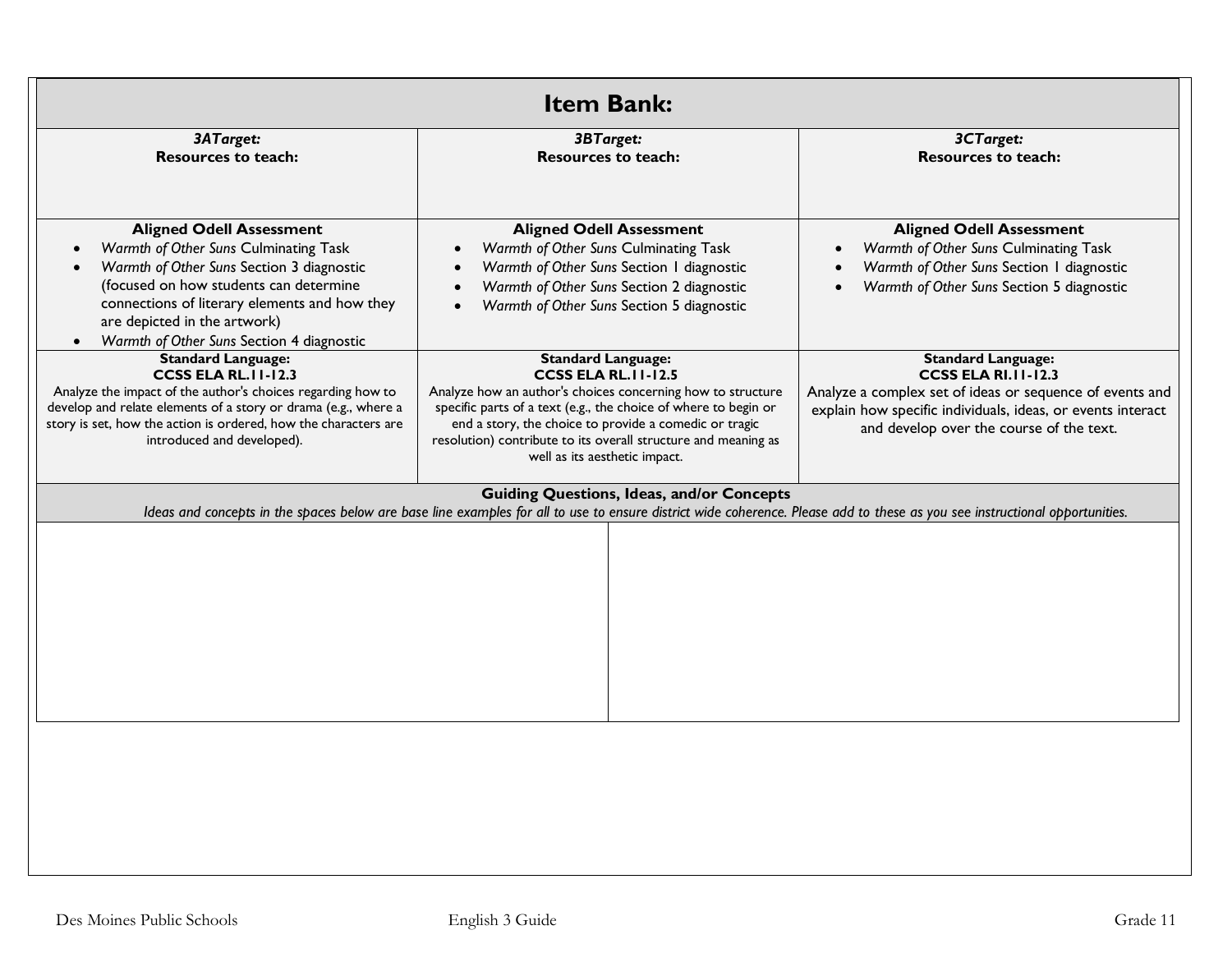**Topic Overview:** The culminating task for *The Warm of Other Suns* invites students to examine how history is constructed based on the perspectives and sources included. As students navigate the concept of literary non-fiction and the historical events that the story depicts, they should gather evidence in service of the following question: *How do we construct the story of a complicated history?* Students will construct a formal essay that integrates multiple perspectives from the texts explored throughout the unit. Rough drafts or early versions of the paper can count toward the BOE.

| <b>Topic</b>                                                                                                | <b>Achieving Grade Level (AT)</b>                                                                                                                                                                                                                                                                                                                                                                                                                                                                   |  |  |
|-------------------------------------------------------------------------------------------------------------|-----------------------------------------------------------------------------------------------------------------------------------------------------------------------------------------------------------------------------------------------------------------------------------------------------------------------------------------------------------------------------------------------------------------------------------------------------------------------------------------------------|--|--|
| When collecting evidence<br>related to the 3, it will be<br>recorded in these topics<br>in Infinite Campus. | The Level 3 Targets are the grade level expectation for students in all classes. These are directly related to State of lowa standards.<br>Success Criteria (listed below the target) should be clarified/revised by the building level PLC as they collaborate to unpack the Level 3 targets.<br><b>Guiding Question to complete this process:</b>                                                                                                                                                 |  |  |
|                                                                                                             | What are the essential pieces of knowledge students need to have to show progression towards the grade level standard/expectation (level 3)?<br>ℯ                                                                                                                                                                                                                                                                                                                                                   |  |  |
|                                                                                                             | LT4A- Construct a 4+ page literary analysis essay exploring how information and literary elements are integrated throughout The<br><b>Warmth of Other Suns</b>                                                                                                                                                                                                                                                                                                                                      |  |  |
|                                                                                                             | Learning that shows evidence of progressing towards grade-level learning target:<br>Introduce precise claims about how the author utilizes multiple perspectives to communicate a complex narrative<br>Develop claims fully, supplying evidence and relevant commentary/explanation in order to support the analysis.<br>□<br>Organize ideas to establish coherent and logical explanations and arguments<br>$\Box$<br>Draw evidence from source texts to support analysis and reflection<br>$\Box$ |  |  |
| <b>Topic 4: Writing</b><br>Literary<br><b>Analyses</b>                                                      |                                                                                                                                                                                                                                                                                                                                                                                                                                                                                                     |  |  |
|                                                                                                             |                                                                                                                                                                                                                                                                                                                                                                                                                                                                                                     |  |  |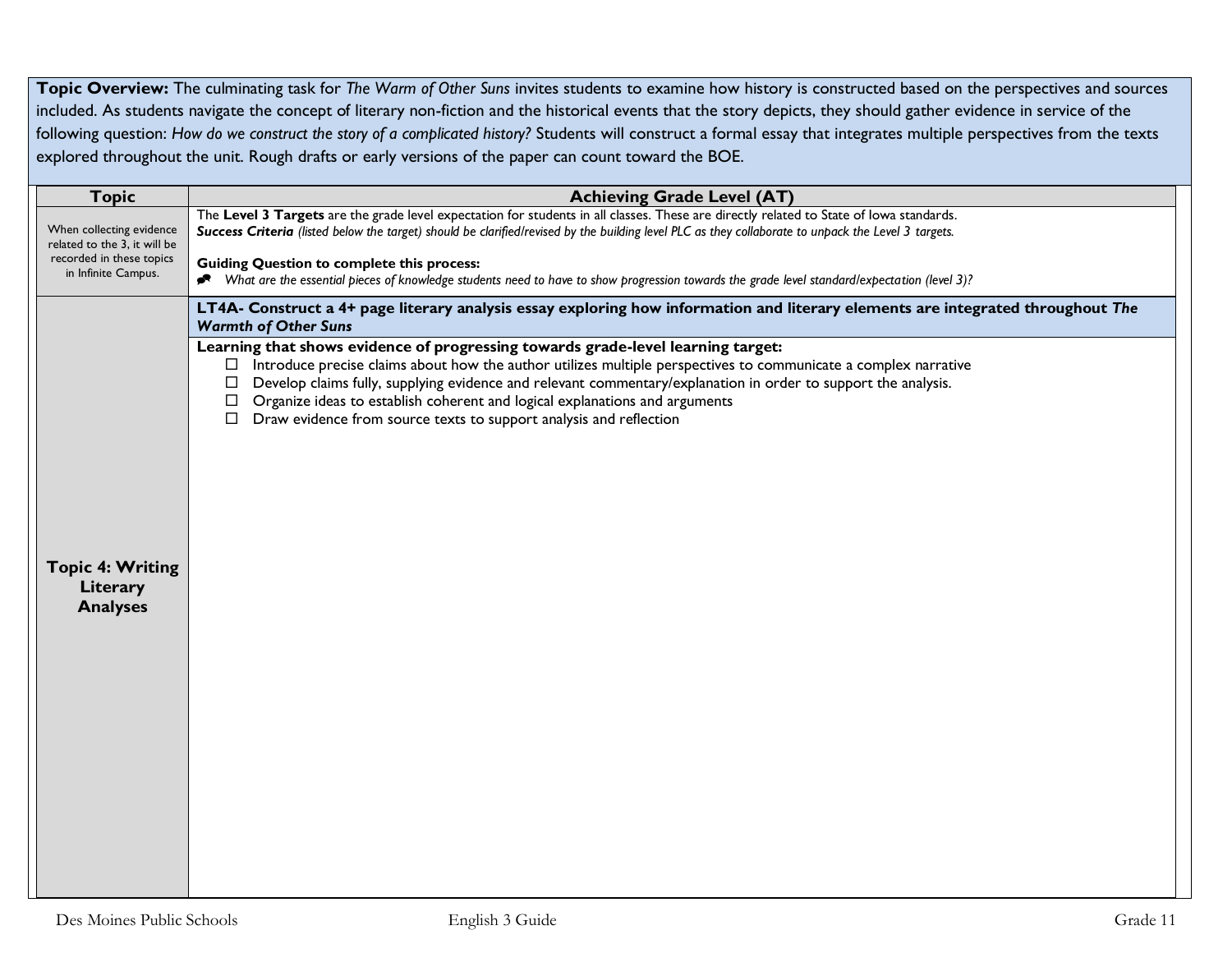| <b>Item Bank:</b>                                                                                                                                                                                                                                                                                                                        |
|------------------------------------------------------------------------------------------------------------------------------------------------------------------------------------------------------------------------------------------------------------------------------------------------------------------------------------------|
| 4ATarget:<br><b>Resources to teach:</b>                                                                                                                                                                                                                                                                                                  |
| <b>Aligned Odell Assessment</b><br>Warmth of Other Suns Culminating Task<br>$\bullet$                                                                                                                                                                                                                                                    |
| <b>Standard Language:</b><br><b>CCSS ELA W.II-12.I</b><br>Write arguments to support claims in an analysis of substantive topics or texts, using valid reasoning and relevant and sufficient evidence.<br><b>CCSS ELA W.II-12.9</b><br>Draw evidence from literary or informational texts to support analysis, reflection, and research. |
| <b>Guiding Questions, Ideas, and/or Concepts</b><br>Ideas and concepts in the spaces below are base line examples for all to use to ensure district wide coherence. Please add to these as you see instructional opportunities.                                                                                                          |
|                                                                                                                                                                                                                                                                                                                                          |
|                                                                                                                                                                                                                                                                                                                                          |
|                                                                                                                                                                                                                                                                                                                                          |
|                                                                                                                                                                                                                                                                                                                                          |
|                                                                                                                                                                                                                                                                                                                                          |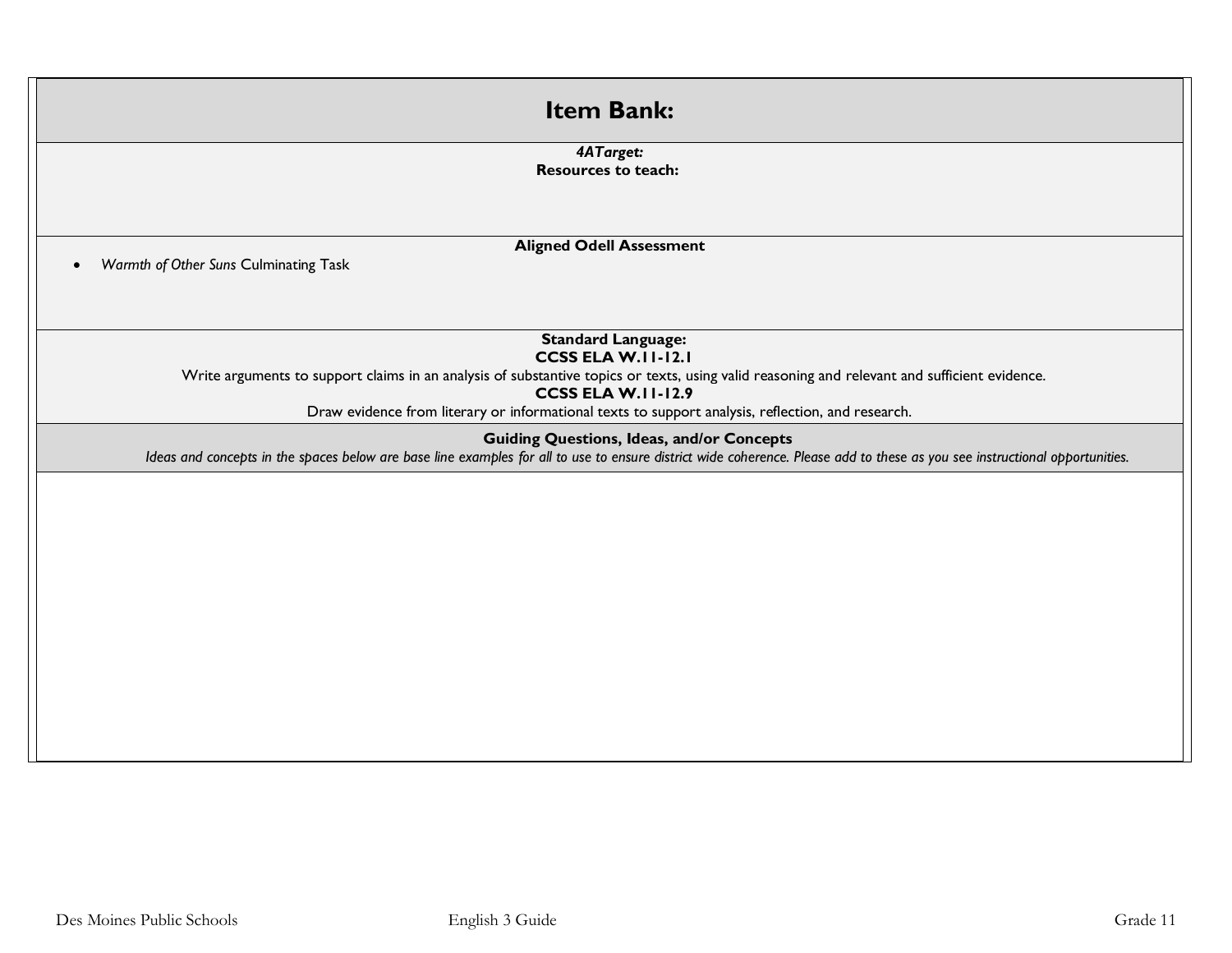## **Extended Topics S1**

Unit Narrative: Some skills are so fundamental to the function and organization of a course that they persist throughout the course instead of being limited to a specific unit. These skills are described in this section of the curriculum guide and should be taught in tandem with unit-based instruction throughout the year.

**Topic Overview:** This topic is collected and reported in both semesters. Activities used to collect evidence for this topic should be rooted in text-based discussion in a variety of formats. Students may need explicit instruction in academic discussion norms to support authentic conversations with peers. Propelling a conversation forward requires more than asking a pre-determined question. Support students in active listening strategies to enhance their ability to respond in thoughtful ways.

| <b>Topic</b>                                                                                                | <b>Achieving Grade Level (AT)</b>                                                                                                                                                                                                                                                                                                                                                                                                                                                                     |
|-------------------------------------------------------------------------------------------------------------|-------------------------------------------------------------------------------------------------------------------------------------------------------------------------------------------------------------------------------------------------------------------------------------------------------------------------------------------------------------------------------------------------------------------------------------------------------------------------------------------------------|
| When collecting evidence<br>related to the 3, it will be<br>recorded in these topics<br>in Infinite Campus. | The Level 3 Targets are the grade level expectation for students in all classes. These are directly related to State of lowa standards.<br>Success Criteria (listed below the target) should be clarified/revised by the building level PLC as they collaborate to unpack the Level 3 targets.<br><b>Guiding Question to complete this process:</b><br>◆ What are the essential pieces of knowledge students need to have to show progression towards the grade level standard/expectation (level 3)? |
|                                                                                                             | LT5A- Students work productively in various roles with other participants.<br>Learning that shows evidence of progressing towards grade-level learning target:<br>Focus actively on independent and collaborative tasks.<br>□                                                                                                                                                                                                                                                                         |
|                                                                                                             | Change or reinforce ideas or perspectives based on new, credible information and experiences.<br>Evaluate personal contributions.<br>Evaluate group dynamic.<br>□                                                                                                                                                                                                                                                                                                                                     |
|                                                                                                             | LT5B- Students can generate ideas, positions, products, and solutions to problems.                                                                                                                                                                                                                                                                                                                                                                                                                    |
| Topic 5:<br><b>Collaborating in</b><br><b>Discussions</b><br>SI                                             | Learning that shows evidence of progressing towards grade-level learning target:<br>Provide textual evidence to support ideas.<br>□<br>Respond thoughtfully to perspectives of others.<br>Pose questions to others to clarify, verify, or challenge ideas and conclusions<br>$\Box$                                                                                                                                                                                                                   |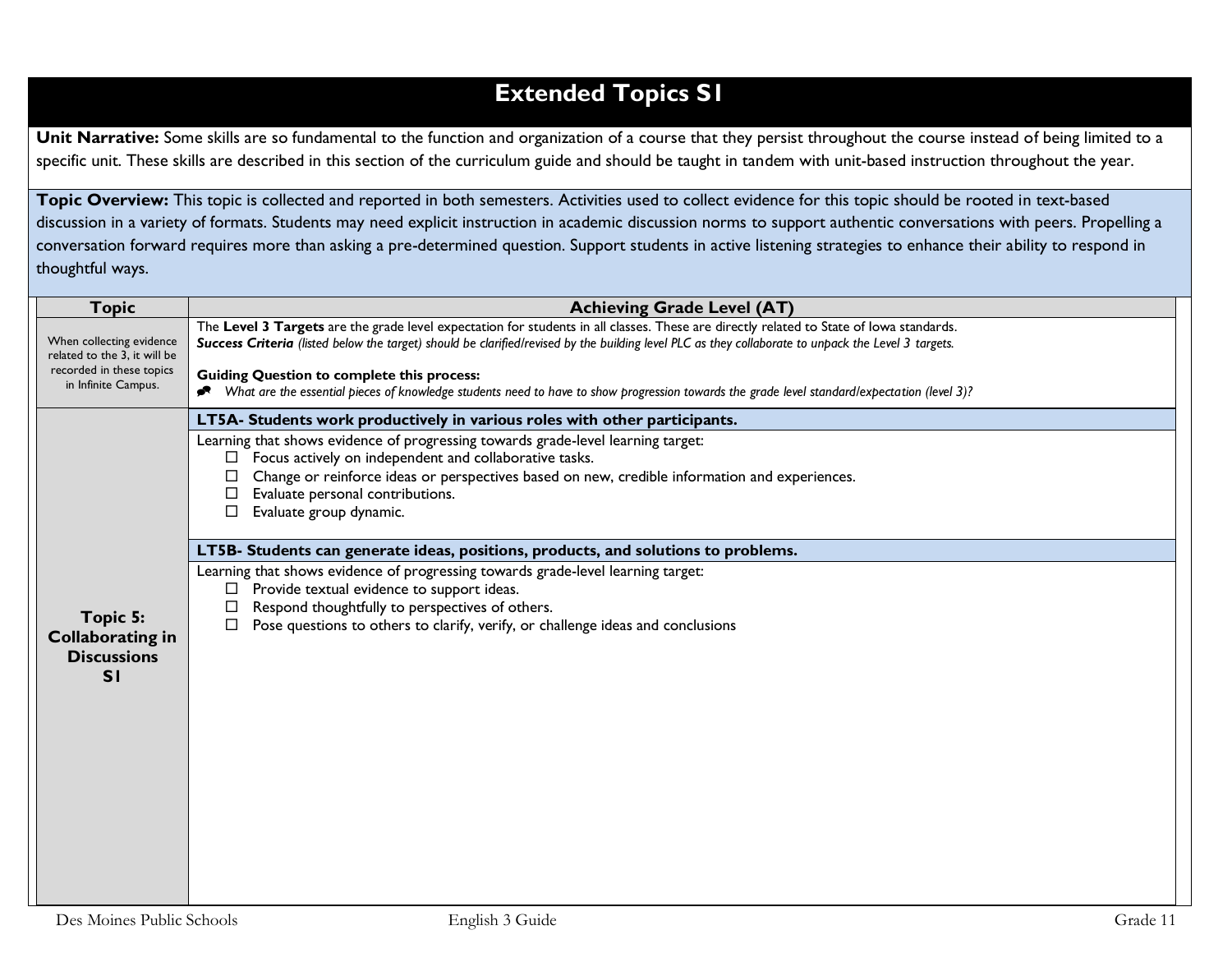| <b>Item Bank:</b>                                                                                                                                                                                                                                                                                                               |                                                                                                                                            |  |
|---------------------------------------------------------------------------------------------------------------------------------------------------------------------------------------------------------------------------------------------------------------------------------------------------------------------------------|--------------------------------------------------------------------------------------------------------------------------------------------|--|
| <b>5ATarget:</b><br><b>Resources to Teach</b>                                                                                                                                                                                                                                                                                   | <b>5BTarget:</b><br><b>Resources to Teach</b>                                                                                              |  |
|                                                                                                                                                                                                                                                                                                                                 |                                                                                                                                            |  |
| <b>Aligned Odell Assessment</b>                                                                                                                                                                                                                                                                                                 | <b>Aligned Odell Assessment</b>                                                                                                            |  |
| Warmth of Other Suns Section 2 diagnostic                                                                                                                                                                                                                                                                                       | Warmth of Other Suns Section 2 diagnostic                                                                                                  |  |
| Warmth of Other Suns Section 5 diagnostic                                                                                                                                                                                                                                                                                       | Warmth of Other Suns Section 3 diagnostic (can be a more informal small group<br>presentation, gallery walk, or pre-recorded)              |  |
| Students participate in discussion daily. PLCs can determine which opportunities best<br>serve students in small and large group settings.                                                                                                                                                                                      | Warmth of Other Suns Section 5 diagnostic                                                                                                  |  |
|                                                                                                                                                                                                                                                                                                                                 | Students participate in discussion daily. PLCs can determine which opportunities best<br>serve students in small and large group settings. |  |
| <b>Standard Language</b><br><b>CCSS ELA SL.II-12.I</b><br>Initiate and participate effectively in a range of collaborative discussions (one-on-one, in groups, and teacher-led) with diverse partners on grades 9-10 topics, texts, and issues,<br>building on others' ideas and expressing their own clearly and persuasively. |                                                                                                                                            |  |
| <b>Guiding Questions, Ideas, and/or Concepts</b><br>Ideas and concepts in the spaces below are base line examples for all to use to ensure district wide coherence. Please add to these as you see instructional opportunities.                                                                                                 |                                                                                                                                            |  |
|                                                                                                                                                                                                                                                                                                                                 |                                                                                                                                            |  |
|                                                                                                                                                                                                                                                                                                                                 |                                                                                                                                            |  |
|                                                                                                                                                                                                                                                                                                                                 |                                                                                                                                            |  |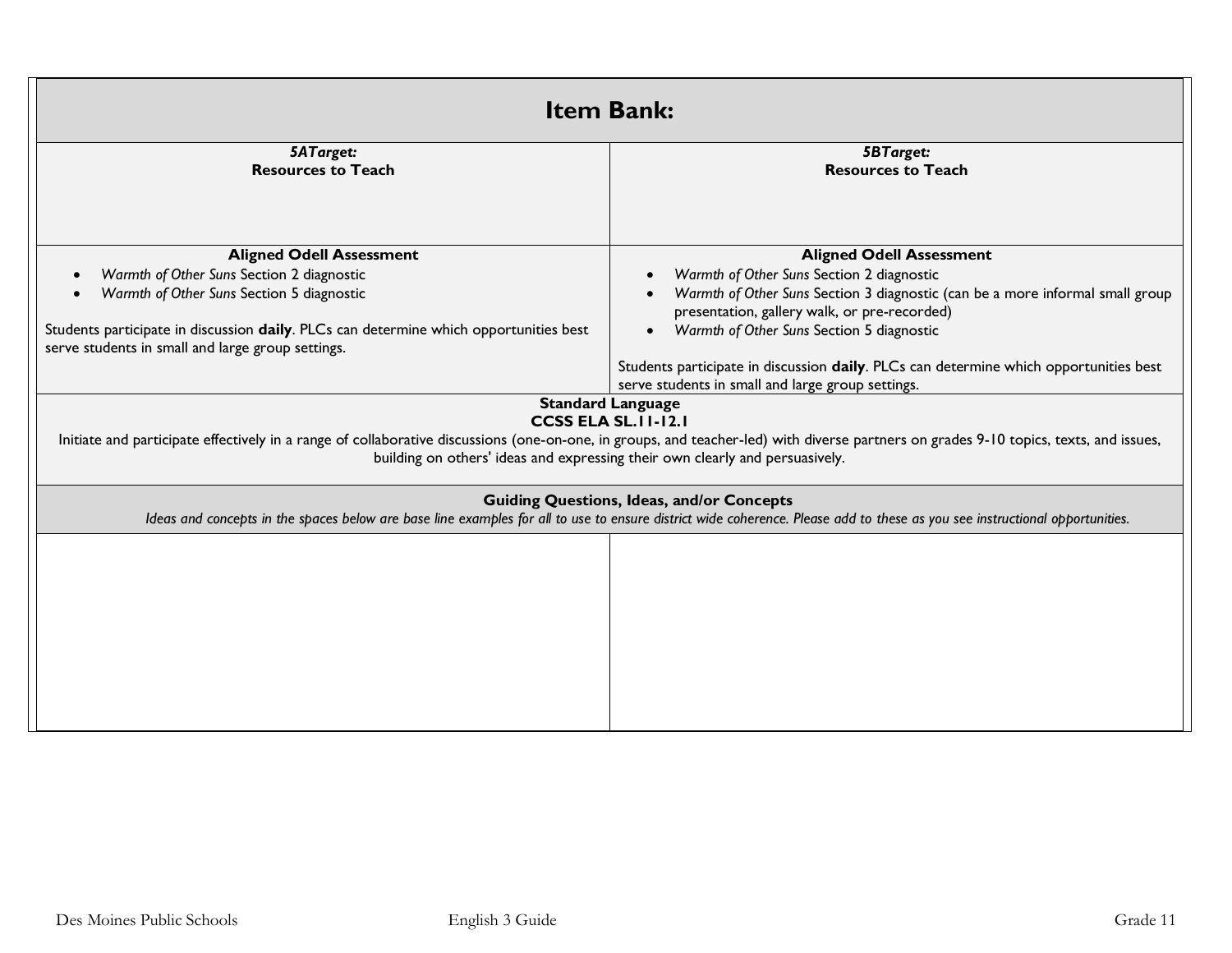Topic Overview: Instruction around sound principles of English grammar, vocabulary, punctuation, capitalization, and spelling are foundational to the Language Arts classroom. In order to fully assess student's understanding of these concepts, they must be applied to writing. This topic is intended to assess students work in the writing process as they work to improve their command of written English. While specific instruction may need to live at the success criteria level, assessment of student progress should focus wholistically on the student's application of skills in writing.

| <b>Topic</b>                                             | <b>Achieving Grade Level (AT)</b>                                                                                                                                                               |
|----------------------------------------------------------|-------------------------------------------------------------------------------------------------------------------------------------------------------------------------------------------------|
|                                                          | The Level 3 Targets are the grade level expectation for students in all classes. These are directly related to State of lowa standards.                                                         |
| When collecting evidence<br>related to the 3, it will be | Success Criteria (listed below the target) should be clarified/revised by the building level PLC as they collaborate to unpack the Level 3 targets.                                             |
| recorded in these topics<br>in Infinite Campus.          | <b>Guiding Question to complete this process:</b>                                                                                                                                               |
|                                                          | Nhat are the essential pieces of knowledge students need to have to show progression towards the grade level standard/expectation (level 3)?                                                    |
|                                                          | LT6A- Engage in the writing process to produce clear and coherent writing for multiple purposes.                                                                                                |
|                                                          | Learning that shows evidence of progressing towards grade-level learning target:                                                                                                                |
|                                                          | $\Box$ Develop a plan for writing, focusing on what is most significant for a specific purpose and audience                                                                                     |
|                                                          | $\Box$ Produce clear and coherent writing in which the development is appropriate to the task, purpose and audience.                                                                            |
|                                                          | Create multiple drafts, examining rough drafts and considering ways to revise through the addition or subtraction of material.                                                                  |
|                                                          | LT6B- Demonstrate command of conventions of standard English                                                                                                                                    |
|                                                          | Learning that shows evidence of progressing towards grade-level learning target:                                                                                                                |
|                                                          | $\Box$ Use the appropriate word in less-common confused pairs (e.g., loose and lose, because and cause, illusion and allusion, whether and weather,                                             |
|                                                          | then and than)<br>Use commas to avoid confusion when the syntax or language is sophisticated (e.g., to set off a complex series of items)                                                       |
|                                                          | Use punctuation to set off a nonessential appositive or clause                                                                                                                                  |
| Topic 6:                                                 |                                                                                                                                                                                                 |
| <b>Constructing</b>                                      |                                                                                                                                                                                                 |
| Writing                                                  | LT6C- Utilize textual evidence to support analysis                                                                                                                                              |
| SI                                                       | Learning that shows evidence of progressing towards grade-level learning target:                                                                                                                |
|                                                          | Use parenthetical documentation to integrate quotes and citations (both paraphrased and direct citation) (APA)<br>ப<br>Integrate quotations and citations while maintaining flow of ideas (APA) |
|                                                          | Use standard formatting for source acknowledgement according to APA style guidelines<br>$\Box$                                                                                                  |
|                                                          |                                                                                                                                                                                                 |
|                                                          |                                                                                                                                                                                                 |
|                                                          |                                                                                                                                                                                                 |
|                                                          |                                                                                                                                                                                                 |
|                                                          |                                                                                                                                                                                                 |
|                                                          |                                                                                                                                                                                                 |
|                                                          |                                                                                                                                                                                                 |
|                                                          |                                                                                                                                                                                                 |
|                                                          |                                                                                                                                                                                                 |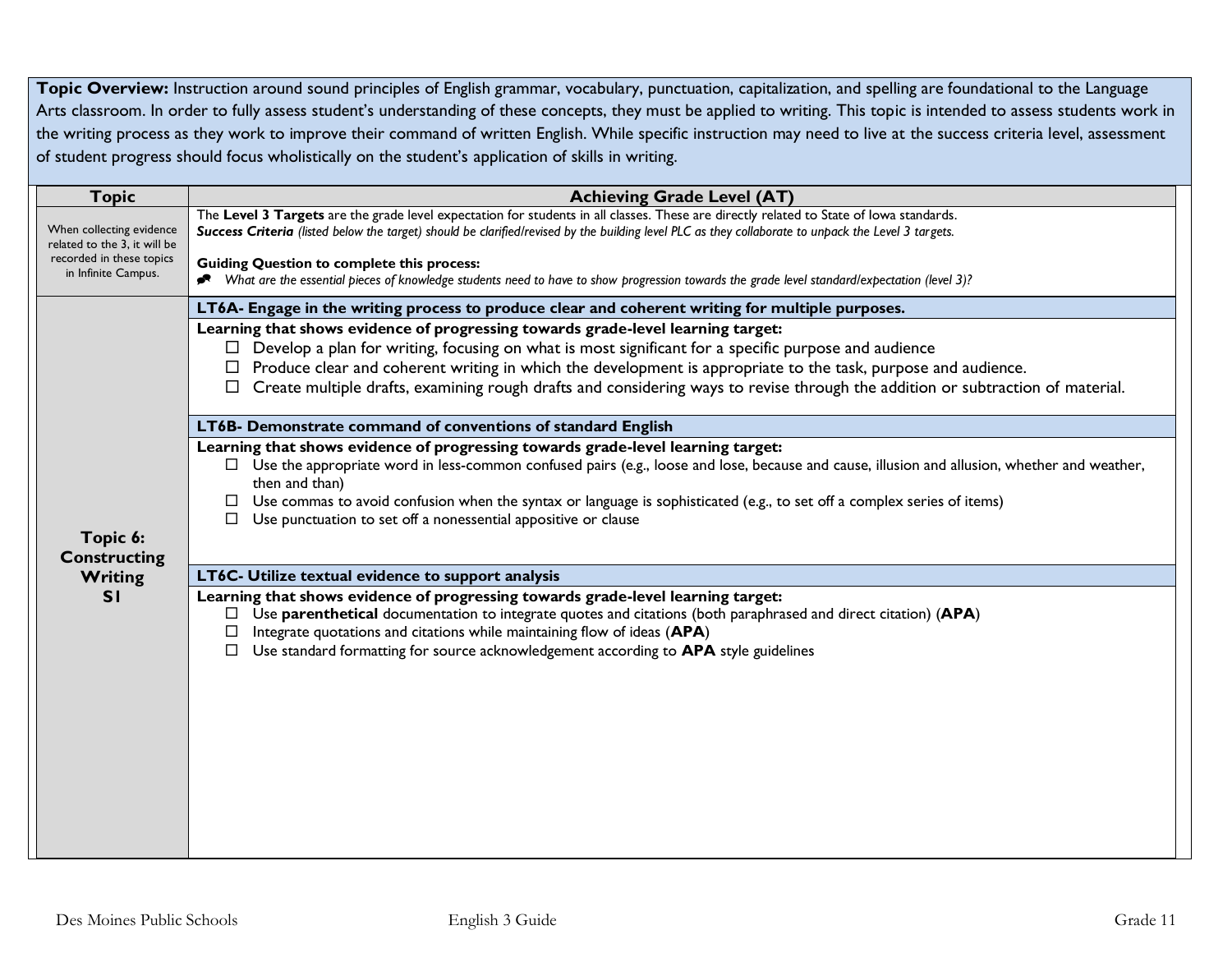|                                                                                                                                                                                                                                                                                                                                                                                                                                          | <b>Item Bank:</b>                                                                                                                                                                                                                                                                                                                                                                                    |                                                                                                                                                                                                                                                                      |
|------------------------------------------------------------------------------------------------------------------------------------------------------------------------------------------------------------------------------------------------------------------------------------------------------------------------------------------------------------------------------------------------------------------------------------------|------------------------------------------------------------------------------------------------------------------------------------------------------------------------------------------------------------------------------------------------------------------------------------------------------------------------------------------------------------------------------------------------------|----------------------------------------------------------------------------------------------------------------------------------------------------------------------------------------------------------------------------------------------------------------------|
| 6ATarget:<br><b>Resources to teach:</b>                                                                                                                                                                                                                                                                                                                                                                                                  | 6BTarget:<br><b>Resources to teach:</b><br>No Red Ink Premium<br><b>NRI &amp; DMPS Pacing Guide</b><br>Writing With Power textbook                                                                                                                                                                                                                                                                   | 6CTarget:<br><b>Resources to teach:</b><br>The Bedford Handbook<br><b>Purdue Online Writing Lab</b>                                                                                                                                                                  |
| <b>Aligned Odell Assessment:</b><br>Warmth of Other Suns Culminating Task<br>Warmth of Other Suns Section I diagnostic<br>Warmth of Other Suns Section 2 diagnostic<br>Warmth of Other Suns Section 4 diagnostic<br>*Section diagnostics can be used here if students develop<br>a plan for writing and/or revise responses as instructed in                                                                                             | The Common Core Grammar Tookit, Sean Ruday<br><b>Aligned Odell Assessment:</b><br>Warmth of Other Suns Culminating Task<br>$\bullet$<br>Warmth of Other Suns Section I diagnostic<br>Warmth of Other Suns Section 2 diagnostic<br>$\bullet$<br>Warmth of Other Suns Section 4 diagnostic<br>Opportunities for instruction occur throughout each<br>section. Students engage with Mentor Sentences to | <b>Aligned Odell Assessment:</b><br>Warmth of Other Suns Culminating Task<br>Warmth of Other Suns Section I diagnostic<br>Warmth of Other Suns Section 2 diagnostic<br>Warmth of Other Suns Section 4 diagnostic                                                     |
| the curriculum plans                                                                                                                                                                                                                                                                                                                                                                                                                     | practice specific skills and then emulate them in their<br>own writing. Additional practice with mentor sentences<br>can be added by each PLC. (see S1L5A4) for an example)                                                                                                                                                                                                                          |                                                                                                                                                                                                                                                                      |
| <b>Standard Language</b><br><b>CCSS ELA W.II-12.4</b><br>Produce clear and coherent writing in which the development,<br>organization, and style are appropriate to task, purpose, and<br>audience.<br>CCSS ELA W.II-12.5<br>Develop and strengthen writing as needed by planning, revising,<br>editing, rewriting, or trying a new approach, focusing on<br>addressing what is most significant for a specific purpose and<br>audience. | <b>Standard Language</b><br><b>CCSS ELA L.II-12.I</b><br>Demonstrate command of the conventions of standard English<br>grammar and usage when writing or speaking.<br>Apply the understanding that usage is a matter of<br>a.<br>convention, can change over time, and is sometimes<br>contested.<br>Resolve issues of complex or contested usage,<br>b.<br>consulting references                    | <b>Standard Language</b><br>CCSS ELA R. II-12.1<br>Cite strong and thorough textual evidence to support analysis<br>of what the text says explicitly as well as inferences drawn from<br>the text, including determining where the text leaves matters<br>uncertain. |
|                                                                                                                                                                                                                                                                                                                                                                                                                                          | <b>Guiding Questions, Ideas, and/or Concepts</b><br>Ideas and concepts in the spaces below are base line examples for all to use to ensure district wide coherence. Please add to these as you see instructional opportunities.                                                                                                                                                                      |                                                                                                                                                                                                                                                                      |
|                                                                                                                                                                                                                                                                                                                                                                                                                                          |                                                                                                                                                                                                                                                                                                                                                                                                      |                                                                                                                                                                                                                                                                      |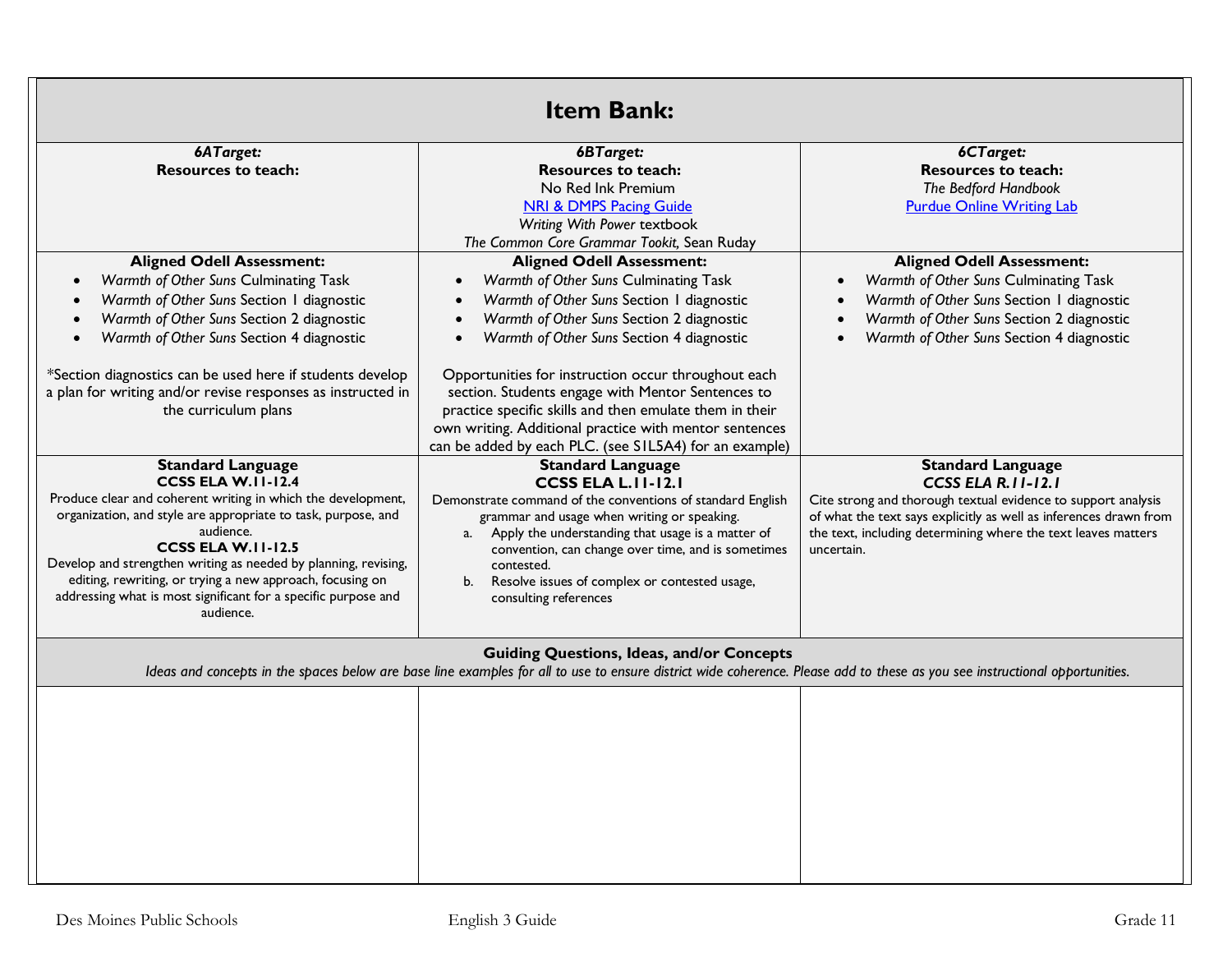| <b>Semester</b>                                             | <b>Unit 3: Capturing Fact Through</b><br><b>Fiction</b><br><b>Unit 3 Resource Folder</b> | Unit 4: Argument<br><b>Unit 4 Resource Folder</b> |                                      | <b>Extended Topics S2</b>                                 |                                                                                              |                                                              |
|-------------------------------------------------------------|------------------------------------------------------------------------------------------|---------------------------------------------------|--------------------------------------|-----------------------------------------------------------|----------------------------------------------------------------------------------------------|--------------------------------------------------------------|
|                                                             | <b>Topic 7: Analyzing Text Interaction</b>                                               | <b>Topic 8: Evaluating</b><br><b>Arguments</b>    | Topic 9: Writing<br><b>Arguments</b> | Topic 10:<br><b>Presenting Verbal</b><br><b>Arguments</b> | <b>Topic II:</b><br><b>Collaborating</b><br>-in<br><b>Discussions</b>                        | Topic 12:<br><b>Constructing</b><br><b>Writing</b>           |
| <b>Reporting</b><br>frequency of<br>Cycle 1                 | 5-6 weeks                                                                                | 4 weeks                                           | 4 weeks                              | 3+ weeks                                                  | Evidence can be collected<br>throughout the semester and<br>topic scores continually updated | to reflect increase in complexity.                           |
| Approximate<br>beginning and<br>end dates for<br>the topics | $1/19 - 2/24$                                                                            | $2/27 - 4/7$                                      | $4/10 - 5/5$                         | $5/8 - 5/3$                                               |                                                                                              |                                                              |
| <b>Standards</b><br>Aligned                                 | $RI.I-I2.3$<br>RI.11-12.7<br>$RL.11 - 12.7$                                              | RI.11-12.8<br>RI.11-12.9<br>$SL.11 - 12.3$        | $W.I.I-I2.I$                         | $SL.11 - 12.4$                                            | $SL.9 - 10.$                                                                                 | $W.9 - 10.4$<br>$W.9 - 10.5$<br>$L.9 - 10.1$<br>$L.9 - 10.2$ |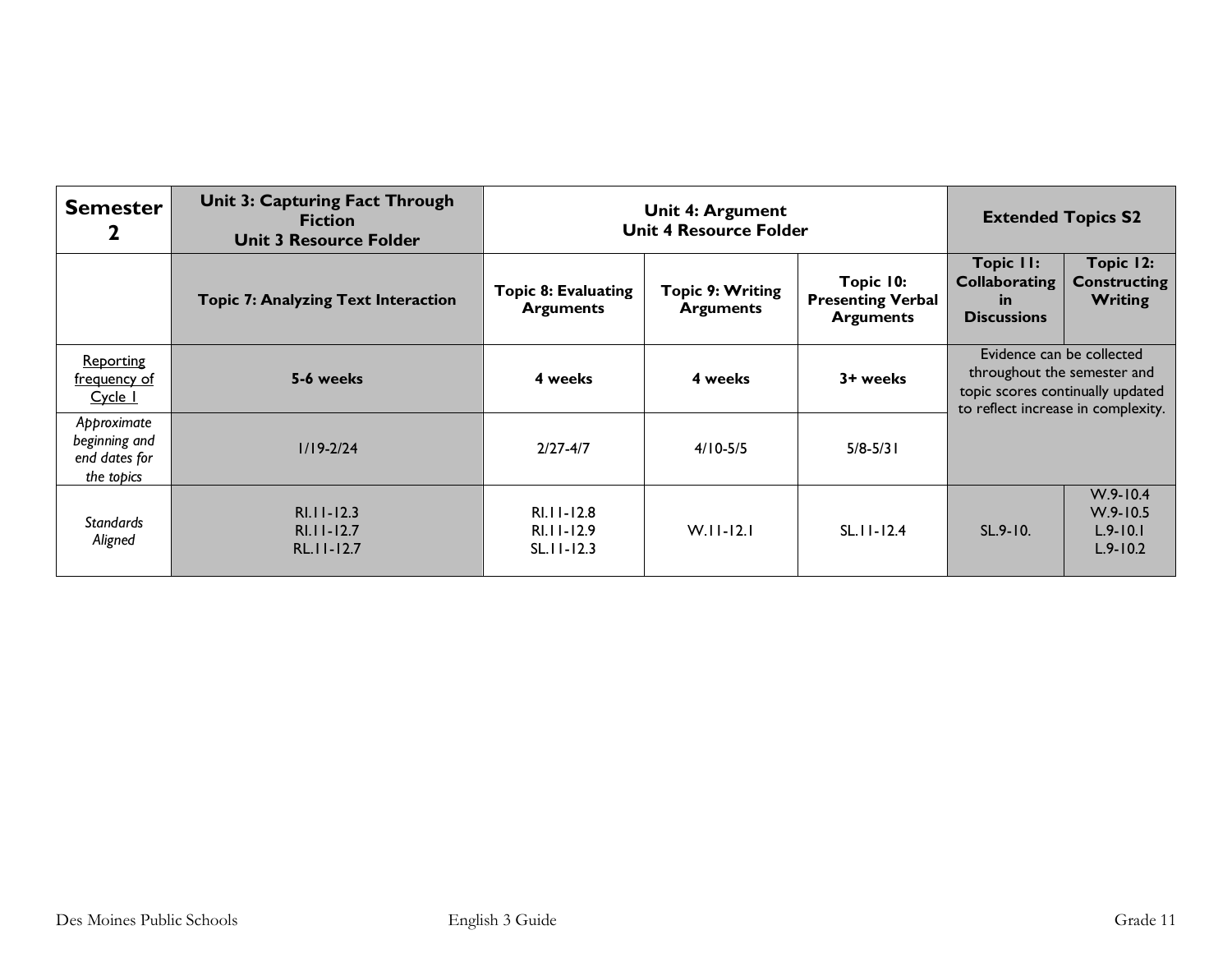# **Unit 3: Capturing Fact Through Fiction**

Unit Narrative: A unit focused on the structure and interactions of texts and their interpretation in diverse media (such as film, stage, author readings, music/song, and the like). This topic can address historical fiction and compare events as they are portrayed in literature to events that occurred in American history. Art is often created in response to cultural, political, or natural events that surround us. Viewing how real events influence people to respond through artistic language can reveal much about our humanity.

Topic Overview: In this topic, students explore the relationship between reality and artistic expression, specifically, how we respond using written or spoken language to events around us.

| <b>Topic</b>                                                                                                | <b>Achieving Grade Level (AT)</b>                                                                                                                                                                                                                                                                                                                                                                                                                                                                                                                                                                                                                                                                                                                                                                                                                                                                                                                                                                          |
|-------------------------------------------------------------------------------------------------------------|------------------------------------------------------------------------------------------------------------------------------------------------------------------------------------------------------------------------------------------------------------------------------------------------------------------------------------------------------------------------------------------------------------------------------------------------------------------------------------------------------------------------------------------------------------------------------------------------------------------------------------------------------------------------------------------------------------------------------------------------------------------------------------------------------------------------------------------------------------------------------------------------------------------------------------------------------------------------------------------------------------|
| When collecting evidence<br>related to the 3. it will be<br>recorded in these topics<br>in Infinite Campus. | The Level 3 Targets are the grade level expectation for students in all classes. These are directly related to State of lowa standards.<br>Success Criteria (listed below the target) should be clarified/revised by the building level PLC as they collaborate to unpack the Level 3 targets.<br><b>Guiding Question to complete this process:</b><br>What are the essential pieces of knowledge students need to have to show progression towards the grade level standard/expectation (level 3)?                                                                                                                                                                                                                                                                                                                                                                                                                                                                                                        |
| Topic 6:<br><b>Analyzing Text</b><br><b>Interactions</b>                                                    | LT6A- Analyze a complex set of ideas or sequence of events by examining how specific individuals, ideas, or events interact over the<br>course of a text or historical account.<br>Learning that shows evidence of progressing towards grade-level learning target:<br>Describe a complex set of ideas or sequence of events<br>Explain how specific individuals, ideas, or events develop or unfold<br>Explain the relationship between individuals, ideas, and/or events<br>Support analysis with evidence from the text<br>LT6B- Evaluate multiple sources of information or interpretations of a text presented in different media formats<br>Learning that shows evidence of progressing towards grade-level learning target:<br>Describe the relationship between multiple sources of information<br>⊔<br>Describe the different interpretations of the source text<br>Evaluate the success of each version at interpreting the source material<br>Support analysis with evidence from the text<br>П |
|                                                                                                             |                                                                                                                                                                                                                                                                                                                                                                                                                                                                                                                                                                                                                                                                                                                                                                                                                                                                                                                                                                                                            |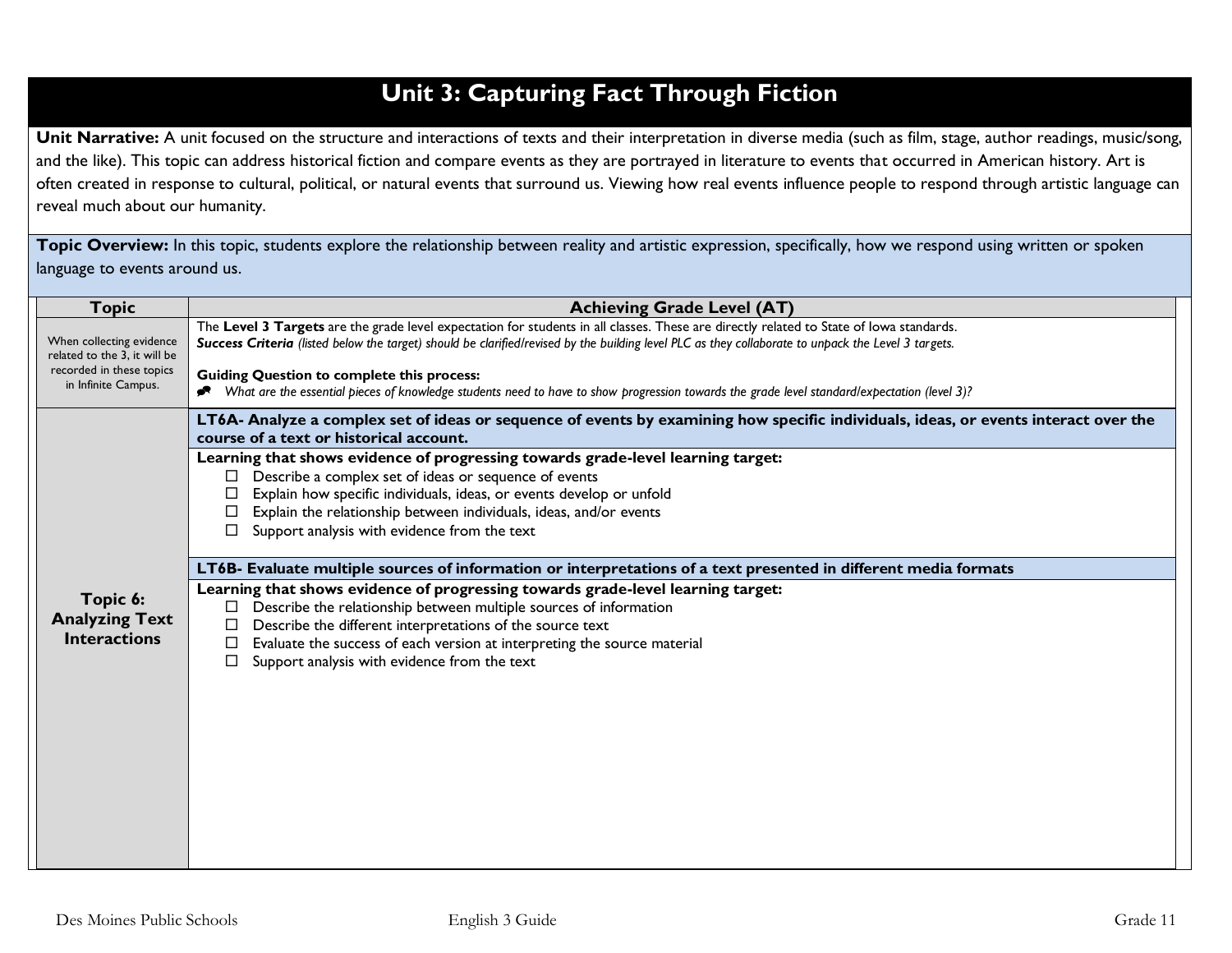| <b>Item Bank:</b>                                                                                                                                                                                                               |                                                                                                                                                                                                                                                                                                                                                                                                                                                                                                                                                                                                   |  |
|---------------------------------------------------------------------------------------------------------------------------------------------------------------------------------------------------------------------------------|---------------------------------------------------------------------------------------------------------------------------------------------------------------------------------------------------------------------------------------------------------------------------------------------------------------------------------------------------------------------------------------------------------------------------------------------------------------------------------------------------------------------------------------------------------------------------------------------------|--|
| 6ATarget:<br><b>Resources to teach:</b>                                                                                                                                                                                         | 6BTarget:<br><b>Resources to teach:</b>                                                                                                                                                                                                                                                                                                                                                                                                                                                                                                                                                           |  |
| <b>Standard Language</b><br><b>CCSS ELA RI.11-12.3</b><br>Analyze a complex set of ideas or sequence of events and explain how specific individuals,<br>ideas, or events interact and develop over the course of the text.      | <b>Standard Language</b><br><b>CCSS ELA RI.11-12.7</b><br>Integrate and evaluate multiple sources of information presented in different media<br>or formats (e.g., visually, quantitatively) as well as in words in order to address a<br>question or solve a problem.<br><b>CCSS ELA RL 11-12.7</b><br>Analyze multiple interpretations of a story, drama, or poem (e.g., recorded or live<br>production of a play or recorded novel or poetry), evaluating how each version<br>interprets the source text. (Include at least one play by Shakespeare and one play by<br>an American dramatist.) |  |
| <b>Guiding Questions, Ideas, and/or Concepts</b><br>Ideas and concepts in the spaces below are base line examples for all to use to ensure district wide coherence. Please add to these as you see instructional opportunities. |                                                                                                                                                                                                                                                                                                                                                                                                                                                                                                                                                                                                   |  |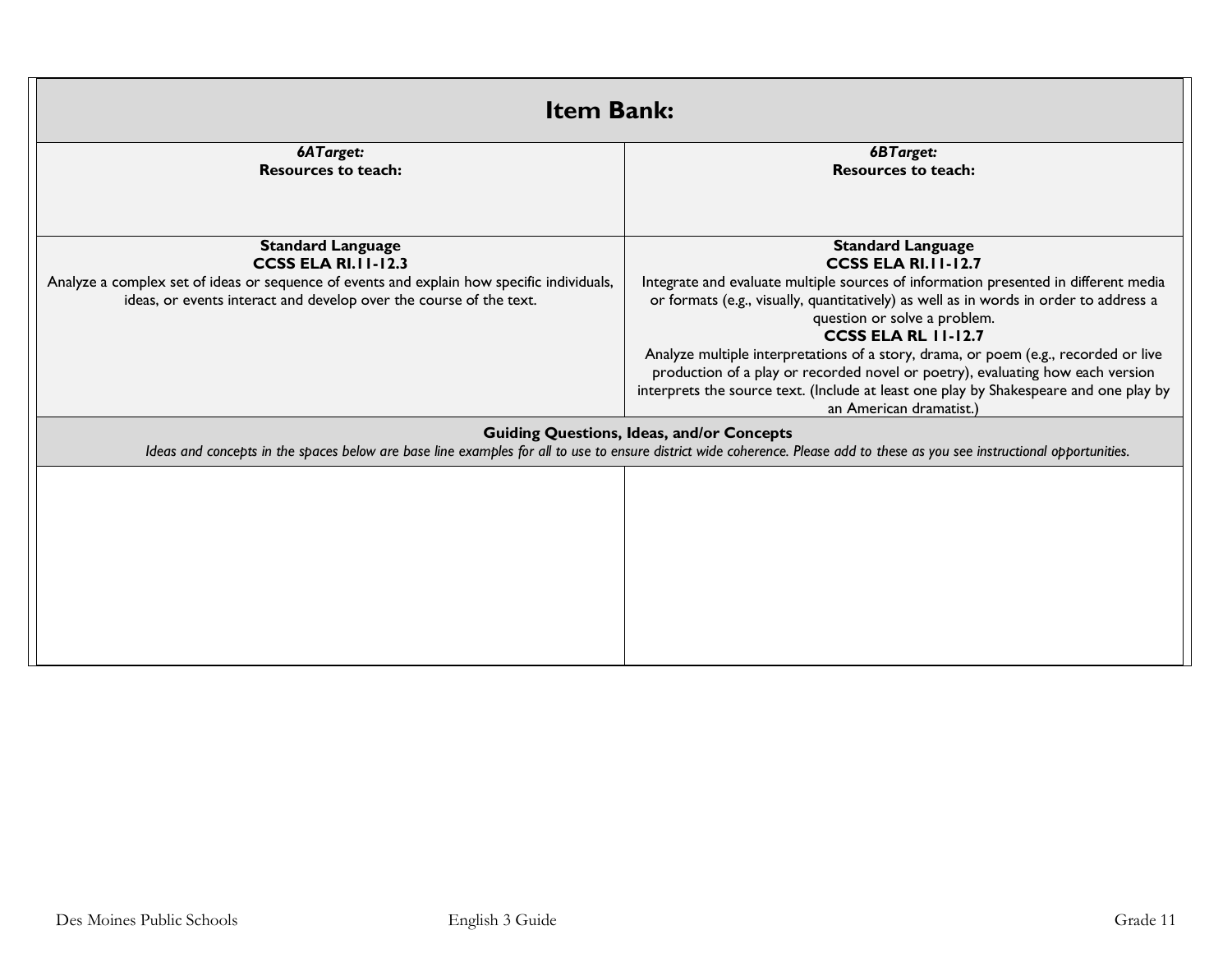## **Unit 4: Argument**

**Unit Narrative:** A unit focused on evaluating the effectiveness of rhetorical devices in American texts. This unit demands students communicate their own arguments in written and verbal forms. In DMPS, we have combined spoken and written argument, focusing on work of public advocacy. The common core specifically calls out seminal U.S. documents such as the Constitution or The Federalist papers. The focus of this unit is to understand how cultural and political figures use language to motivate groups to action, and then to practice using those appeals in our own speech. Contemporary works of public advocacy may be the focus, while highlighting the connection to some of the historical documents mentioned above.

Topic Overview: The study of argument in grade 10 shifts focus to the use of the three main rhetorical appeals of Ethos, Logos, and Pathos. In the upper grade band it is imperative students explore other examples of rhetoric and the cumulative impact of those appeals on an audience.

| <b>Topic</b>                                                                         | <b>Achieving Grade Level (AT)</b>                                                                                                                                                                                                                                                              |
|--------------------------------------------------------------------------------------|------------------------------------------------------------------------------------------------------------------------------------------------------------------------------------------------------------------------------------------------------------------------------------------------|
| When collecting evidence<br>related to the 3, it will be<br>recorded in these topics | The Level 3 Targets are the grade level expectation for students in all classes. These are directly related to State of lowa standards.<br>Success Criteria (listed below the target) should be clarified/revised by the building level PLC as they collaborate to unpack the Level 3 targets. |
| in Infinite Campus.                                                                  | <b>Guiding Question to complete this process:</b><br>Nhat are the essential pieces of knowledge students need to have to show progression towards the grade level standard/expectation (level 3)?                                                                                              |
|                                                                                      | LT7A- Analyze links among ideas, diction, points of emphasis, and tone in written and spoken works of public advocacy.                                                                                                                                                                         |
|                                                                                      | Learning that shows evidence of progressing towards grade-level learning target:                                                                                                                                                                                                               |
|                                                                                      | Identify the four linguistic components (ideas, diction, emphasis, tone) of an argumentative text                                                                                                                                                                                              |
|                                                                                      | Explain how the four components interact to construct the author's message                                                                                                                                                                                                                     |
|                                                                                      | Support analysis with evidence from the text                                                                                                                                                                                                                                                   |
|                                                                                      | LT7B- Evaluate the effectiveness of reasoning, premises, purposes, and arguments of written or spoken works of public advocacy                                                                                                                                                                 |
|                                                                                      | Learning that shows evidence of progressing towards grade-level learning target:                                                                                                                                                                                                               |
|                                                                                      | Identify the four components of argument in each text (Premise, purpose, argument, reasoning)                                                                                                                                                                                                  |
| Topic 7:                                                                             | Analyze the effectiveness of the argument based on those 4 criteria                                                                                                                                                                                                                            |
| <b>Evaluating</b>                                                                    | Support analysis with evidence from the text<br>$\Box$                                                                                                                                                                                                                                         |
| <b>Arguments</b>                                                                     | LT7C- Analyze the style and content of a text in which the rhetoric contributes to the text's power, persuasiveness, or beauty                                                                                                                                                                 |
|                                                                                      | Learning that shows evidence of progressing towards grade-level learning target:                                                                                                                                                                                                               |
|                                                                                      | Identify examples of rhetoric that contribute to the overall style of the text                                                                                                                                                                                                                 |
|                                                                                      | Analyze how rhetorical language supports the development of a texts power, persuasiveness, or overall aesthetic                                                                                                                                                                                |
|                                                                                      | Support analysis with evidence from the text                                                                                                                                                                                                                                                   |
|                                                                                      |                                                                                                                                                                                                                                                                                                |
|                                                                                      |                                                                                                                                                                                                                                                                                                |
|                                                                                      |                                                                                                                                                                                                                                                                                                |
|                                                                                      |                                                                                                                                                                                                                                                                                                |
|                                                                                      |                                                                                                                                                                                                                                                                                                |
|                                                                                      |                                                                                                                                                                                                                                                                                                |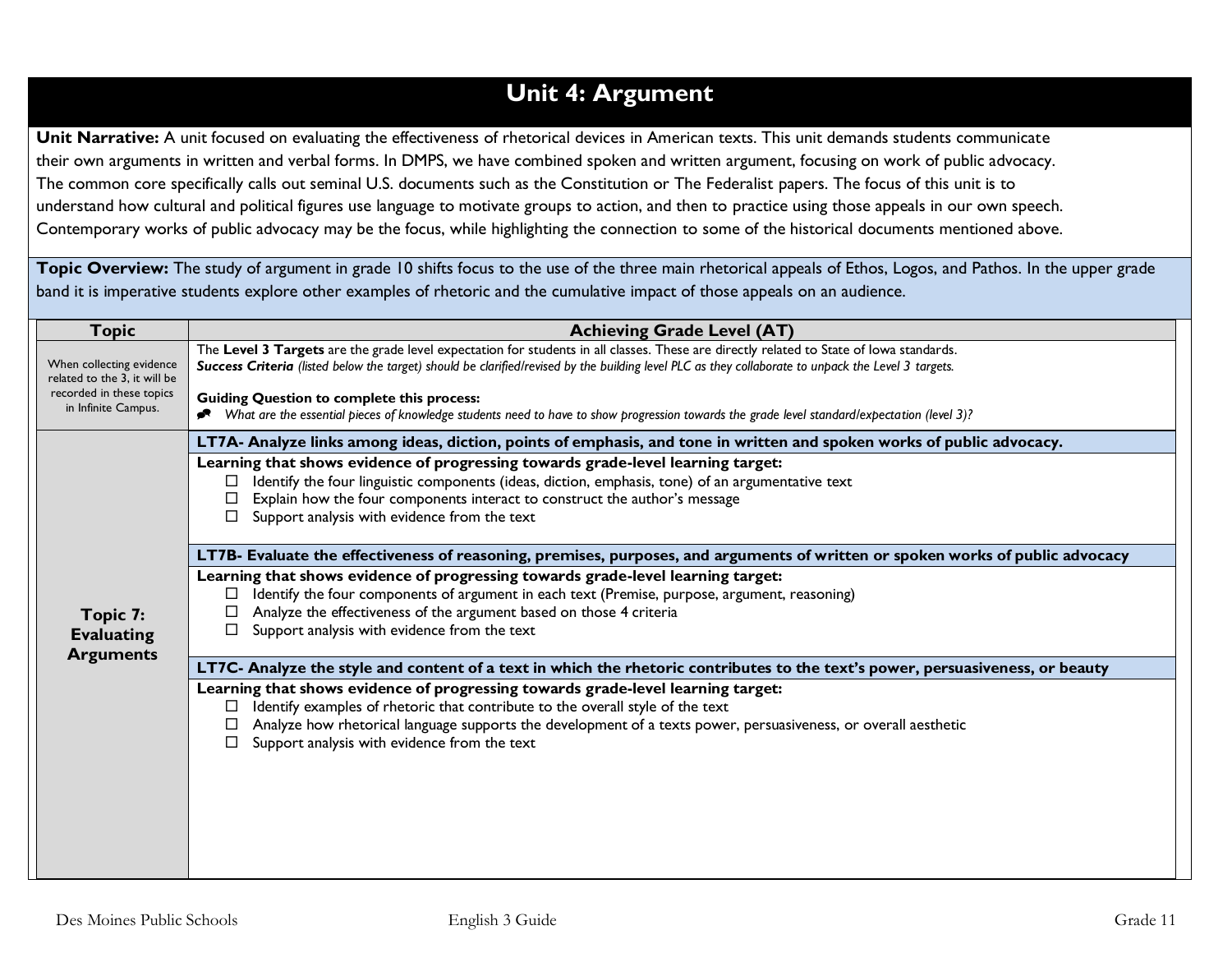|                                                                                          | <b>Item Bank:</b>                                                                                                                                                                                                               |                                                                                                            |
|------------------------------------------------------------------------------------------|---------------------------------------------------------------------------------------------------------------------------------------------------------------------------------------------------------------------------------|------------------------------------------------------------------------------------------------------------|
| 7ATarget:<br><b>Resources to teach:</b>                                                  | <b>7BTarget:</b><br><b>Resources to teach:</b>                                                                                                                                                                                  | 7CTarget:<br><b>Resources to teach</b>                                                                     |
|                                                                                          |                                                                                                                                                                                                                                 |                                                                                                            |
| <b>Standard Language:</b>                                                                | <b>Standard Language:</b>                                                                                                                                                                                                       | <b>Standard Language:</b>                                                                                  |
| <b>CCSS ELA SL. II-12.3</b><br>Evaluate a speaker's point of view, reasoning, and use of | <b>CCSS ELA RI.11-12.8</b><br>Delineate and evaluate the reasoning in seminal U.S.                                                                                                                                              | <b>CCSS ELA RI.11-12.9</b><br>Analyze seventeenth, eighteenth-, and nineteenth-                            |
| evidence and rhetoric, assessing the stance of premises,                                 | texts, including the application of constitutional                                                                                                                                                                              | century foundational U.S. documents of historical and                                                      |
| links among ideas, word choice, points of emphasis, and                                  | principles and use of legal reasoning (e.g., in U.S.                                                                                                                                                                            | literary significance (including The Declaration of                                                        |
| tone used.                                                                               | Supreme Court majority opinions and dissents) and the                                                                                                                                                                           | Independence, the Preamble to the Constitution, the Bill                                                   |
|                                                                                          | premises, purposes, and arguments in works of public<br>advocacy 9e.g., The Federalist, presidential addresses).                                                                                                                | of Rights, and Lincoln's Second Inaugural Address) for<br>their themes, purposes, and rhetorical features. |
|                                                                                          |                                                                                                                                                                                                                                 |                                                                                                            |
|                                                                                          | <b>Guiding Questions, Ideas, and/or Concepts</b><br>Ideas and concepts in the spaces below are base line examples for all to use to ensure district wide coherence. Please add to these as you see instructional opportunities. |                                                                                                            |
|                                                                                          |                                                                                                                                                                                                                                 |                                                                                                            |
|                                                                                          |                                                                                                                                                                                                                                 |                                                                                                            |
|                                                                                          |                                                                                                                                                                                                                                 |                                                                                                            |
|                                                                                          |                                                                                                                                                                                                                                 |                                                                                                            |
|                                                                                          |                                                                                                                                                                                                                                 |                                                                                                            |
|                                                                                          |                                                                                                                                                                                                                                 |                                                                                                            |
|                                                                                          |                                                                                                                                                                                                                                 |                                                                                                            |
|                                                                                          |                                                                                                                                                                                                                                 |                                                                                                            |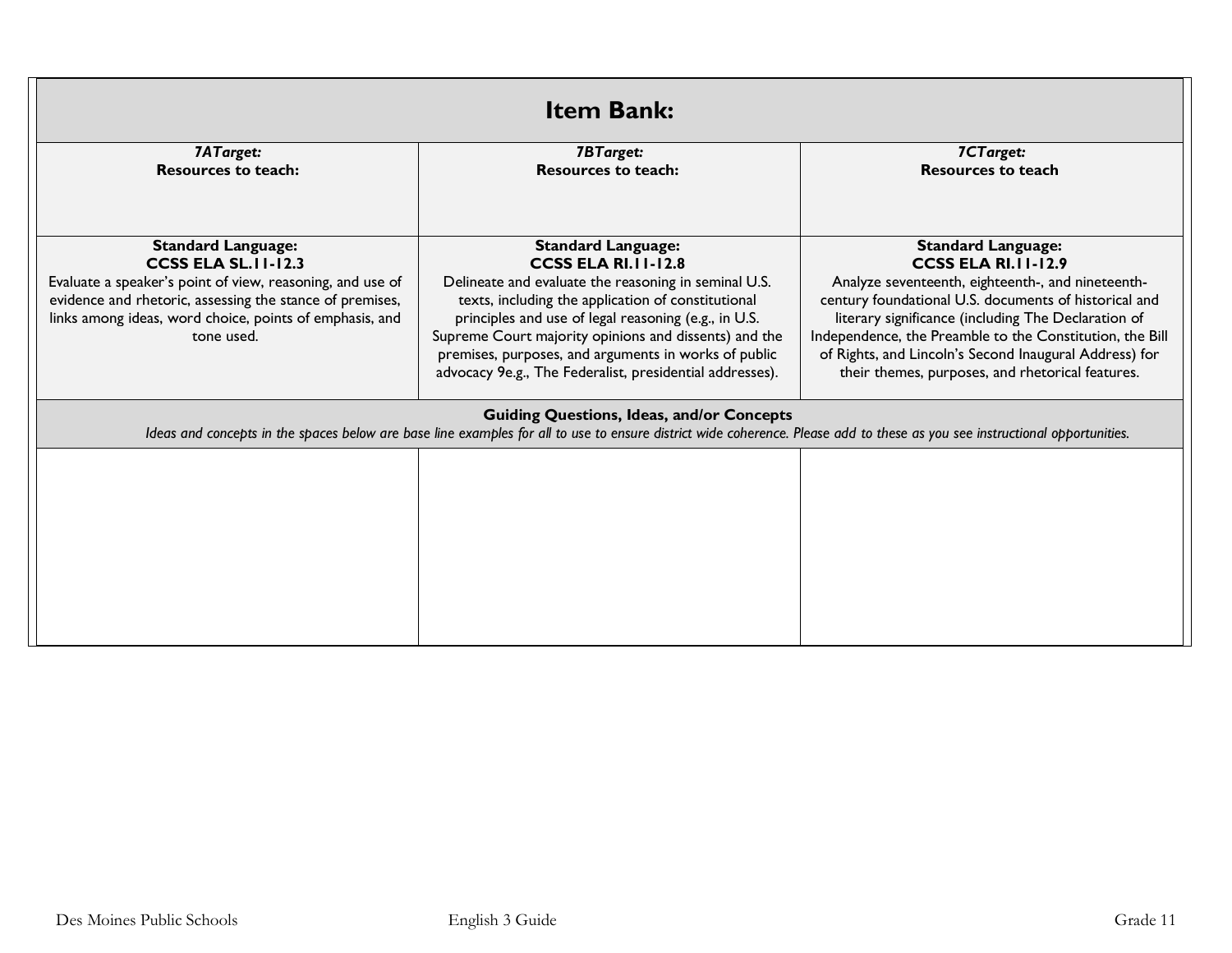Topic Overview: This topic engages students in the writing of formal arguments. Students have previously learned about explanation of how evidence supports claims in this standard's earlier iterations. Starting on this scale, this term is shifting to commentary to better describe the role of that part of the argument in articulating how specific evidence supports particular claims. Students must demonstrate proficiency in all 6 success criterion to fully master this topic.

| <b>Topic</b>                                             | <b>Achieving Grade Level (AT)</b>                                                                                                                                                                                                                                                                                                                                                                                                                                                                                                                                                                                                                 |
|----------------------------------------------------------|---------------------------------------------------------------------------------------------------------------------------------------------------------------------------------------------------------------------------------------------------------------------------------------------------------------------------------------------------------------------------------------------------------------------------------------------------------------------------------------------------------------------------------------------------------------------------------------------------------------------------------------------------|
| When collecting evidence<br>related to the 3, it will be | The Level 3 Targets are the grade level expectation for students in all classes. These are directly related to State of lowa standards.<br>Success Criteria (listed below the target) should be clarified/revised by the building level PLC as they collaborate to unpack the Level 3 targets.                                                                                                                                                                                                                                                                                                                                                    |
| recorded in these topics<br>in Infinite Campus.          | <b>Guiding Question to complete this process:</b><br>What are the essential pieces of knowledge students need to have to show progression towards the grade level standard/expectation (level 3)?                                                                                                                                                                                                                                                                                                                                                                                                                                                 |
|                                                          | LT8A- Construct a 4+ page written argument to support claims in support of a topic of public advocacy                                                                                                                                                                                                                                                                                                                                                                                                                                                                                                                                             |
|                                                          | Learning that shows evidence of progressing towards grade-level learning target:<br>Introduce precise, knowledgeable claims<br>Ш.<br>Establish the significance of the claims<br>$\Box$<br>$\Box$ Distinguish the claims from alternate or opposing claims<br>$\Box$ Create an organization that logically sequences claims, counterclaims, and evidence<br>Develop claims and counterclaims fairly and thoroughly, supplying the most relevant evidence for each while pointing out the strengths and<br>limitations of both<br>Address the audience's knowledge level, values, and possible biases in the development of the argument<br>$\Box$ |
|                                                          | LT8B- Prepare extended bibliographies and/or works cited list (APA)                                                                                                                                                                                                                                                                                                                                                                                                                                                                                                                                                                               |
| Topic 8:<br><b>Writing</b><br><b>Arguments</b>           | Learning that shows evidence of progressing towards grade-level learning target:<br>Examine a variety of sources that contain useful information toward a topic<br>Cite the sources according to APA style<br>Construct a brief summary of the scope of the source that includes reference to author, intended audience, and connection to the topic<br>□                                                                                                                                                                                                                                                                                         |
|                                                          |                                                                                                                                                                                                                                                                                                                                                                                                                                                                                                                                                                                                                                                   |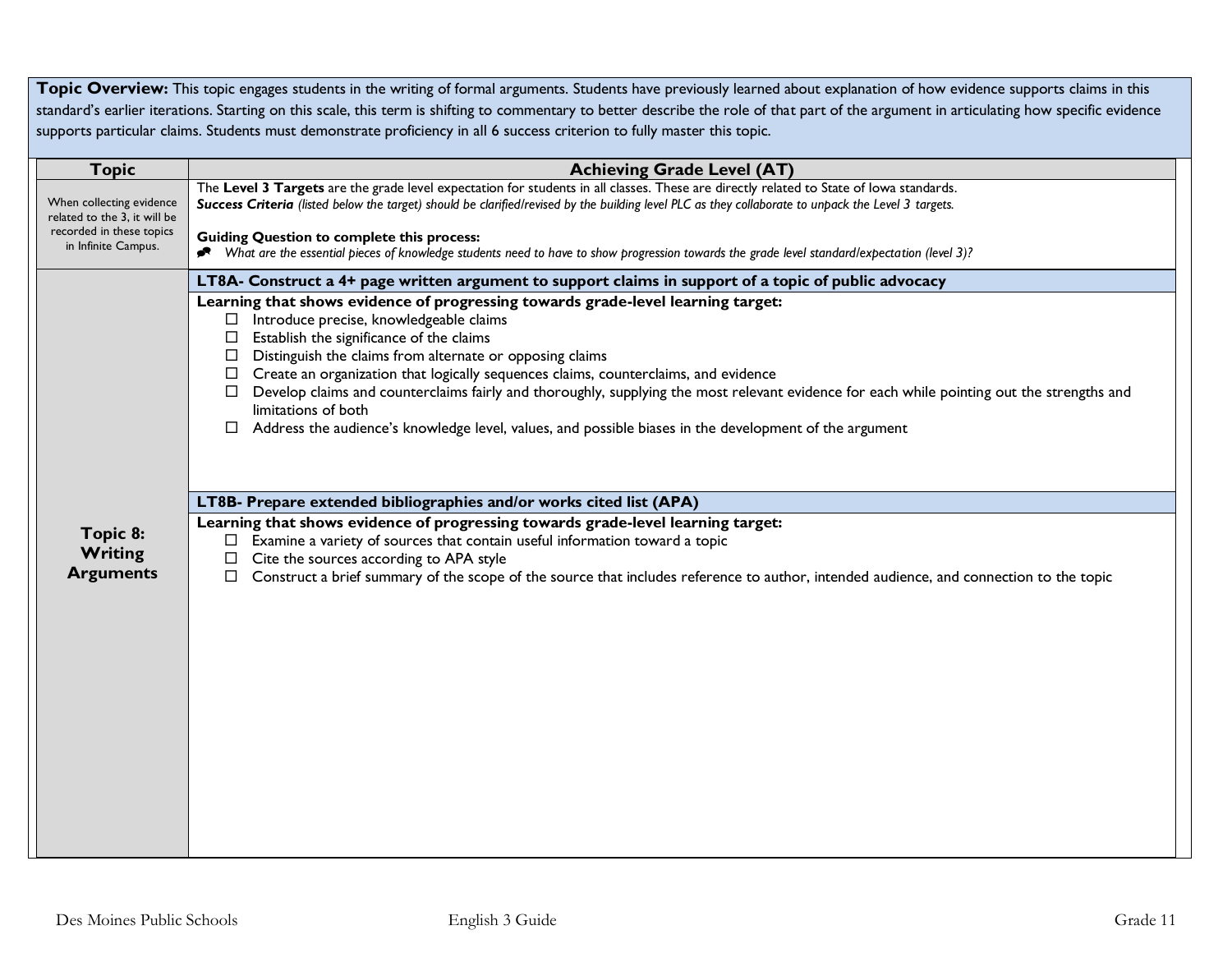| <b>Item Bank:</b>                                                                                                                               |                                                                                                                                                                                                                                 |
|-------------------------------------------------------------------------------------------------------------------------------------------------|---------------------------------------------------------------------------------------------------------------------------------------------------------------------------------------------------------------------------------|
| 8ATarget:<br><b>Resources to teach:</b>                                                                                                         | <b>8BTarget:</b><br><b>Resources to teach:</b>                                                                                                                                                                                  |
|                                                                                                                                                 | The Bedford Handbook                                                                                                                                                                                                            |
|                                                                                                                                                 | https://apastyle.apa.org/<br><b>Purdue Online Writing Lab</b>                                                                                                                                                                   |
|                                                                                                                                                 |                                                                                                                                                                                                                                 |
| <b>Standard Language:</b><br><b>CCSS ELA W.II-12.I</b>                                                                                          | <b>Standard Language</b><br>CCSS ELA R. I I-12.1                                                                                                                                                                                |
| Write arguments to support claims in an analysis of substantive topics or texts, using<br>valid reasoning and relevant and sufficient evidence. | Cite strong and thorough textual evidence to support analysis of what the text says explicitly as<br>well as inferences drawn from the text, including determining where the text leaves matters<br>uncertain.                  |
|                                                                                                                                                 | <b>Guiding Questions, Ideas, and/or Concepts</b><br>Ideas and concepts in the spaces below are base line examples for all to use to ensure district wide coherence. Please add to these as you see instructional opportunities. |
|                                                                                                                                                 |                                                                                                                                                                                                                                 |
|                                                                                                                                                 |                                                                                                                                                                                                                                 |
|                                                                                                                                                 |                                                                                                                                                                                                                                 |
|                                                                                                                                                 |                                                                                                                                                                                                                                 |
|                                                                                                                                                 |                                                                                                                                                                                                                                 |
|                                                                                                                                                 |                                                                                                                                                                                                                                 |
|                                                                                                                                                 |                                                                                                                                                                                                                                 |
|                                                                                                                                                 |                                                                                                                                                                                                                                 |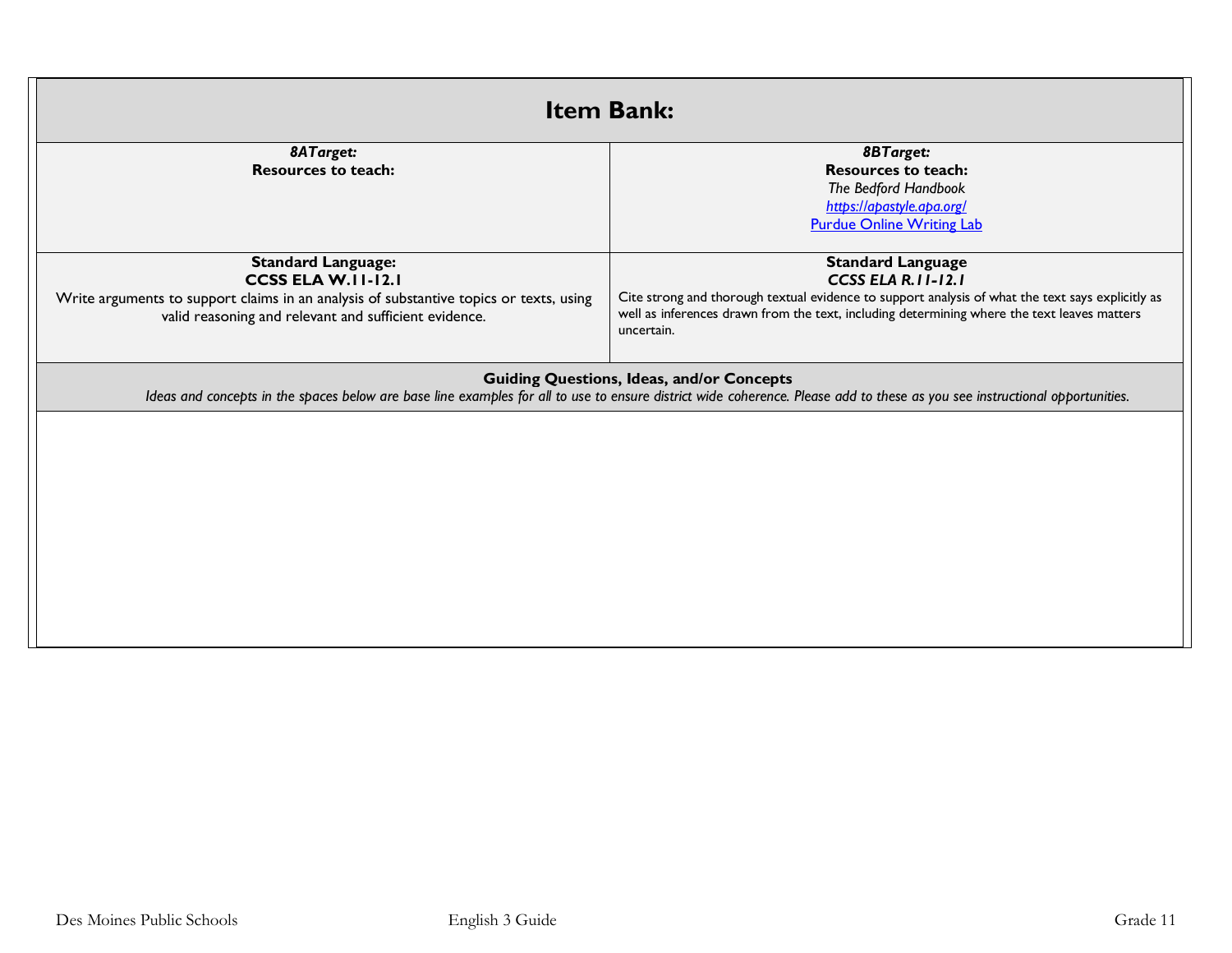Topic Overview: This scale demands speaking in front of peer audiences, but not necessarily formal speeches; students can engage in Socratic circles or seminars, presentations to small groups, etc. as long as they have the floor for a notable portion of uninterrupted time. Traditional speeches can be live or recorded as is appropriate to the audience and task.

| <b>Topic</b>                                                                                                | <b>Achieving Grade Level (AT)</b>                                                                                                                                                                                                                                                                                                                                                                                                                                                                    |
|-------------------------------------------------------------------------------------------------------------|------------------------------------------------------------------------------------------------------------------------------------------------------------------------------------------------------------------------------------------------------------------------------------------------------------------------------------------------------------------------------------------------------------------------------------------------------------------------------------------------------|
| When collecting evidence<br>related to the 3, it will be<br>recorded in these topics<br>in Infinite Campus. | The Level 3 Targets are the grade level expectation for students in all classes. These are directly related to State of lowa standards.<br>Success Criteria (listed below the target) should be clarified/revised by the building level PLC as they collaborate to unpack the Level 3 targets.<br><b>Guiding Question to complete this process:</b><br>Nhat are the essential pieces of knowledge students need to have to show progression towards the grade level standard/expectation (level 3)?  |
|                                                                                                             | LT9A- Present a verbal argument supporting a topic of public advocacy                                                                                                                                                                                                                                                                                                                                                                                                                                |
|                                                                                                             | Learning that shows evidence of progressing towards grade-level learning target:<br>$\Box$ Present information, findings, and supporting evidence, conveying clear and distinct perspectives, such that listeners can follow the<br>line of reasoning<br>□ Apply speech techniques (pacing, eye contact, gesture, rate, tone etc.), substance, and style appropriate to audience and task<br>Effectively use organization to develop claims and address alternate or opposing perspectives<br>$\Box$ |
| Topic 9:<br><b>Presenting</b><br>Verbal<br><b>Arguments</b>                                                 |                                                                                                                                                                                                                                                                                                                                                                                                                                                                                                      |
|                                                                                                             |                                                                                                                                                                                                                                                                                                                                                                                                                                                                                                      |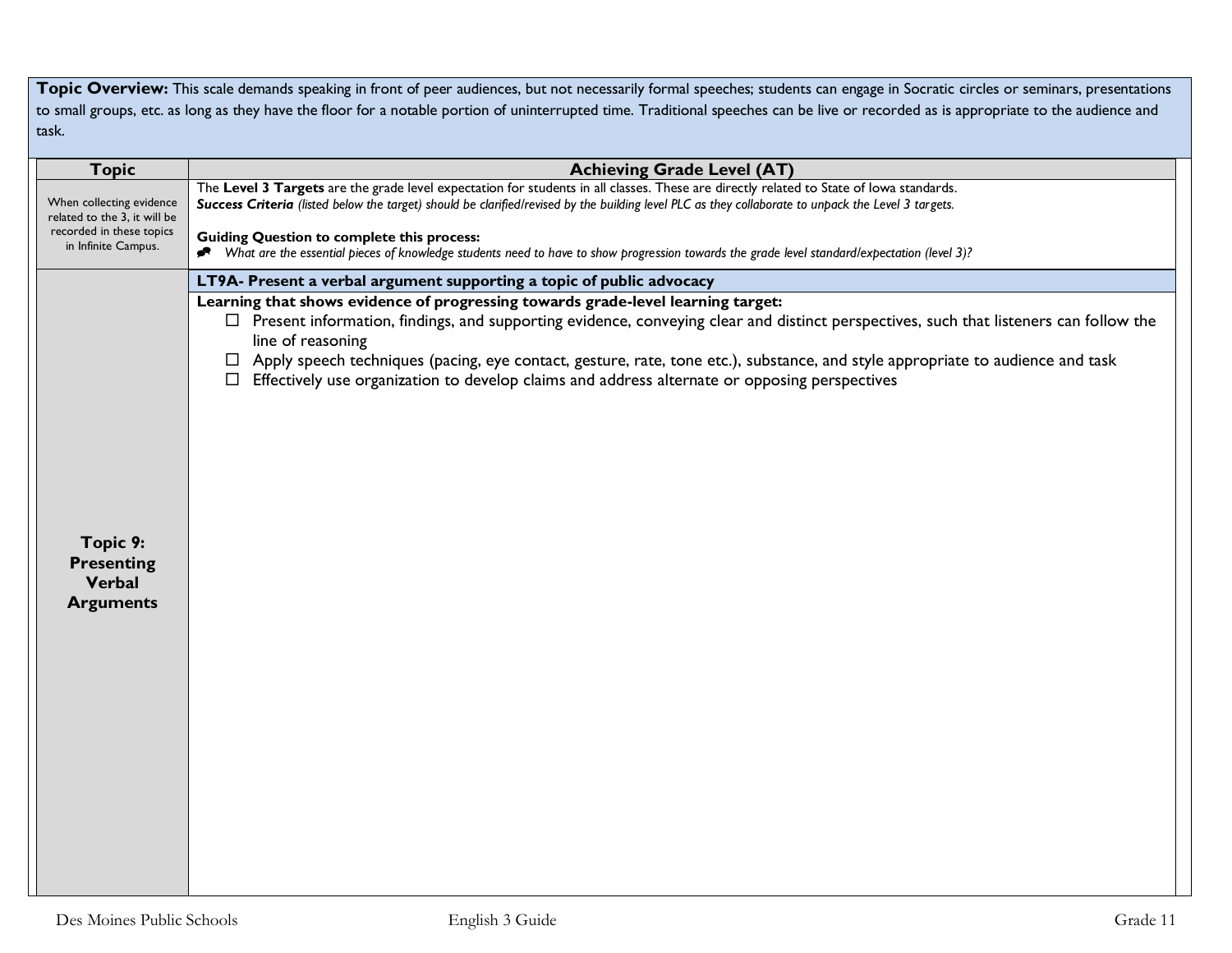| <b>Item Bank:</b>                                                                                                                                                                                               |  |
|-----------------------------------------------------------------------------------------------------------------------------------------------------------------------------------------------------------------|--|
| 9ATarget:<br><b>Resources to Teach</b>                                                                                                                                                                          |  |
|                                                                                                                                                                                                                 |  |
| <b>Standard Language:</b>                                                                                                                                                                                       |  |
| <b>CCSS ELA SL.II-12.4</b><br>Present information, findings, and supporting evidence, conveying a clear and distinct perspective, such that listeners can follow the line of reasoning, alternative or opposing |  |
| perspectives are addressed, and the organization, development, substance, and style are appropriate to purpose, audience, and a range of formal and informal tasks.                                             |  |
|                                                                                                                                                                                                                 |  |
| <b>Guiding Questions, Ideas, and/or Concepts</b>                                                                                                                                                                |  |
| Ideas and concepts in the spaces below are base line examples for all to use to ensure district wide coherence. Please add to these as you see instructional opportunities.                                     |  |
|                                                                                                                                                                                                                 |  |
|                                                                                                                                                                                                                 |  |
|                                                                                                                                                                                                                 |  |
|                                                                                                                                                                                                                 |  |
|                                                                                                                                                                                                                 |  |
|                                                                                                                                                                                                                 |  |
|                                                                                                                                                                                                                 |  |
|                                                                                                                                                                                                                 |  |
|                                                                                                                                                                                                                 |  |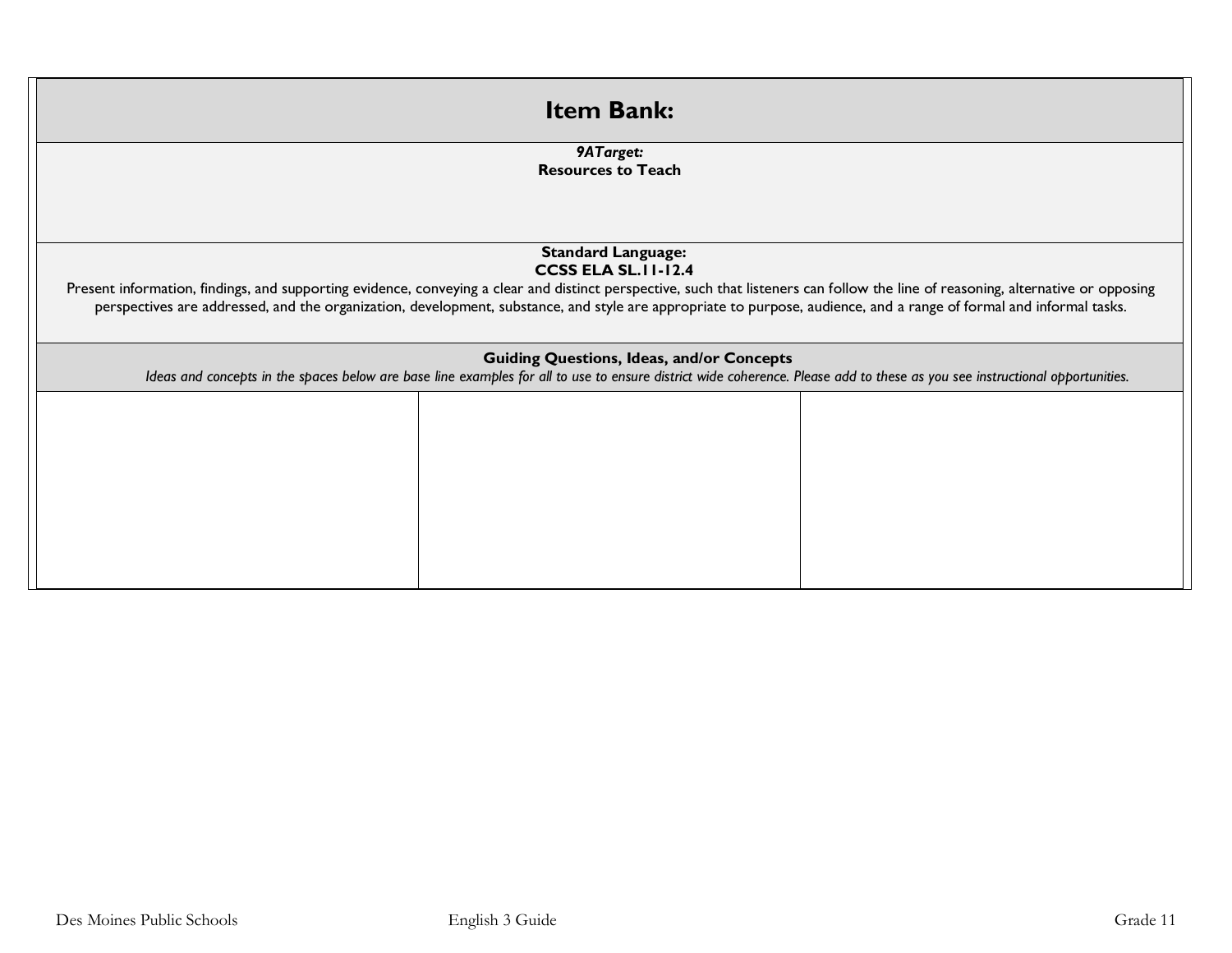## **Extended Topics S2**

Unit Narrative: Some skills are so fundamental to the function and organization of a course that they persist throughout the course instead of being limited to a specific unit. These skills are described in this section of the curriculum guide and should be taught in tandem with unit-based instruction throughout the year.

**Topic Overview:** This topic is collected and reported in both semesters. Activities used to collect evidence for this topic should be rooted in text-based discussion in a variety of formats. Students may need explicit instruction in academic discussion norms in order to support authentic conversations with peers. Propelling a conversation forward requires more than asking a pre-determined question. Support students in active listening strategies to enhance their ability to respond in thoughtful ways.

| <b>Topic</b>                                                                                                | <b>Achieving Grade Level (AT)</b>                                                                                                                                                                                                                                                                                                                   |
|-------------------------------------------------------------------------------------------------------------|-----------------------------------------------------------------------------------------------------------------------------------------------------------------------------------------------------------------------------------------------------------------------------------------------------------------------------------------------------|
| When collecting evidence<br>related to the 3, it will be<br>recorded in these topics<br>in Infinite Campus. | The Level 3 Targets are the grade level expectation for students in all classes. These are directly related to State of lowa standards.<br>Success Criteria (listed below the target) should be clarified/revised by the building level PLC as they collaborate to unpack the Level 3 targets.<br><b>Guiding Question to complete this process:</b> |
|                                                                                                             | What are the essential pieces of knowledge students need to have to show progression towards the grade level standard/expectation (level 3)?                                                                                                                                                                                                        |
|                                                                                                             | LT10A- Students work productively in various roles with other participants.                                                                                                                                                                                                                                                                         |
|                                                                                                             | Learning that shows evidence of progressing towards grade-level learning target:                                                                                                                                                                                                                                                                    |
|                                                                                                             | Focus actively on independent and collaborative tasks.<br>$\Box$                                                                                                                                                                                                                                                                                    |
|                                                                                                             | Change or reinforce ideas or perspectives based on new, credible information and experiences.<br>Evaluate personal contributions.                                                                                                                                                                                                                   |
|                                                                                                             | Evaluate group dynamic.<br>□                                                                                                                                                                                                                                                                                                                        |
|                                                                                                             |                                                                                                                                                                                                                                                                                                                                                     |
|                                                                                                             | LT10B- Students can generate ideas, positions, products, and solutions to problems.                                                                                                                                                                                                                                                                 |
|                                                                                                             | Learning that shows evidence of progressing towards grade-level learning target:                                                                                                                                                                                                                                                                    |
|                                                                                                             | Provide textual evidence to support ideas.<br>ப                                                                                                                                                                                                                                                                                                     |
| Topic 10:                                                                                                   | Respond thoughtfully to perspectives of others.<br>□<br>Pose questions to others to clarify, verify, or challenge ideas and conclusions<br>□                                                                                                                                                                                                        |
| <b>Collaborating in</b><br><b>Discussions</b>                                                               |                                                                                                                                                                                                                                                                                                                                                     |
| S <sub>2</sub>                                                                                              |                                                                                                                                                                                                                                                                                                                                                     |
|                                                                                                             |                                                                                                                                                                                                                                                                                                                                                     |
|                                                                                                             |                                                                                                                                                                                                                                                                                                                                                     |
|                                                                                                             |                                                                                                                                                                                                                                                                                                                                                     |
|                                                                                                             |                                                                                                                                                                                                                                                                                                                                                     |
|                                                                                                             |                                                                                                                                                                                                                                                                                                                                                     |
|                                                                                                             |                                                                                                                                                                                                                                                                                                                                                     |
|                                                                                                             |                                                                                                                                                                                                                                                                                                                                                     |
|                                                                                                             |                                                                                                                                                                                                                                                                                                                                                     |
|                                                                                                             |                                                                                                                                                                                                                                                                                                                                                     |
|                                                                                                             |                                                                                                                                                                                                                                                                                                                                                     |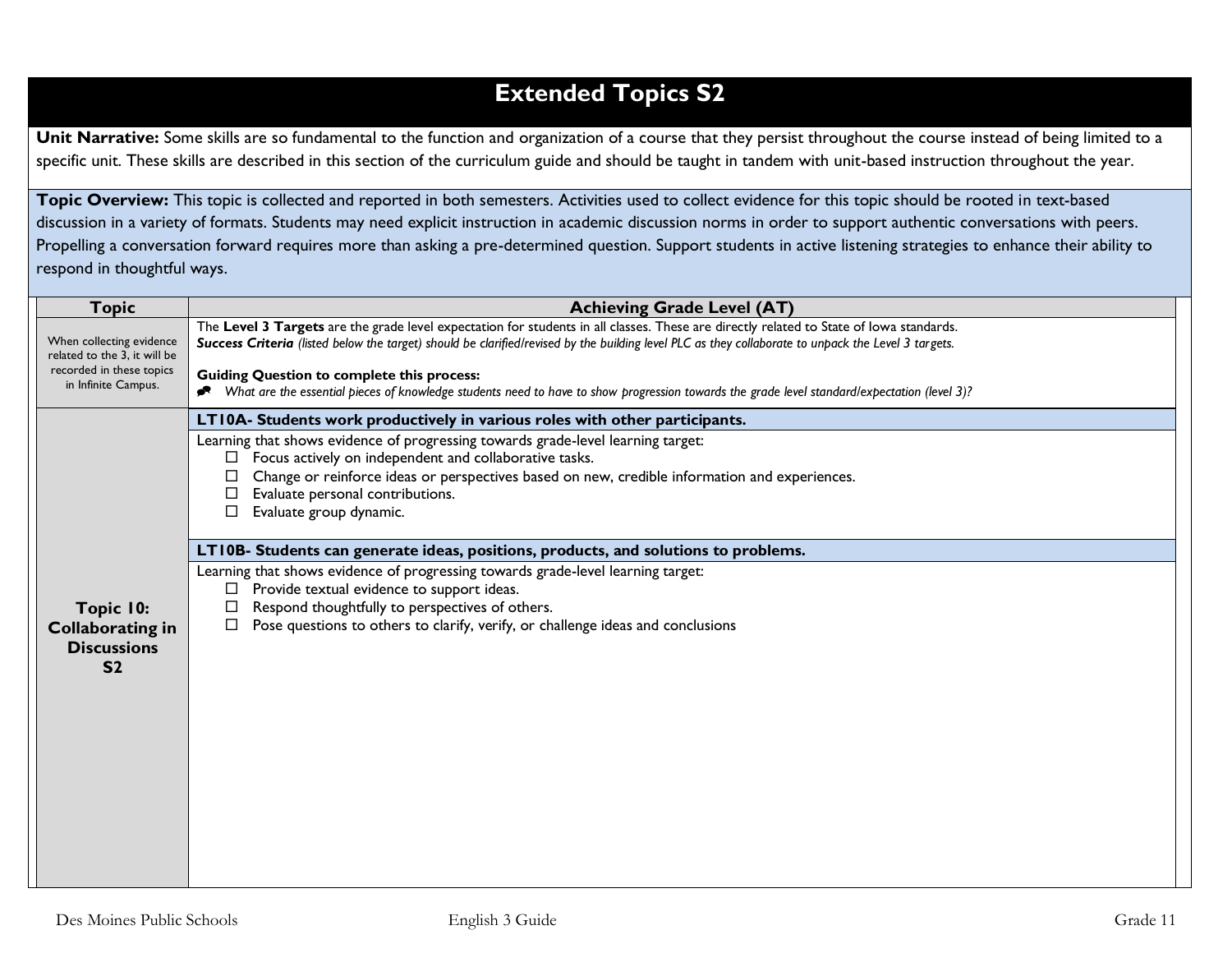| <b>Item Bank:</b>                                                                                                                                                                                                                                                                                                                |                                                |  |
|----------------------------------------------------------------------------------------------------------------------------------------------------------------------------------------------------------------------------------------------------------------------------------------------------------------------------------|------------------------------------------------|--|
| <b>10ATarget:</b><br><b>Resources to Teach</b>                                                                                                                                                                                                                                                                                   | <b>IOBTarget:</b><br><b>Resources to Teach</b> |  |
| <b>Standard Language</b><br><b>CCSS ELA SL. II-12.1</b><br>Initiate and participate effectively in a range of collaborative discussions (one-on-one, in groups, and teacher-led) with diverse partners on grades 9-10 topics, texts, and issues,<br>building on others' ideas and expressing their own clearly and persuasively. |                                                |  |
| <b>Guiding Questions, Ideas, and/or Concepts</b><br>Ideas and concepts in the spaces below are base line examples for all to use to ensure district wide coherence. Please add to these as you see instructional opportunities.                                                                                                  |                                                |  |
|                                                                                                                                                                                                                                                                                                                                  |                                                |  |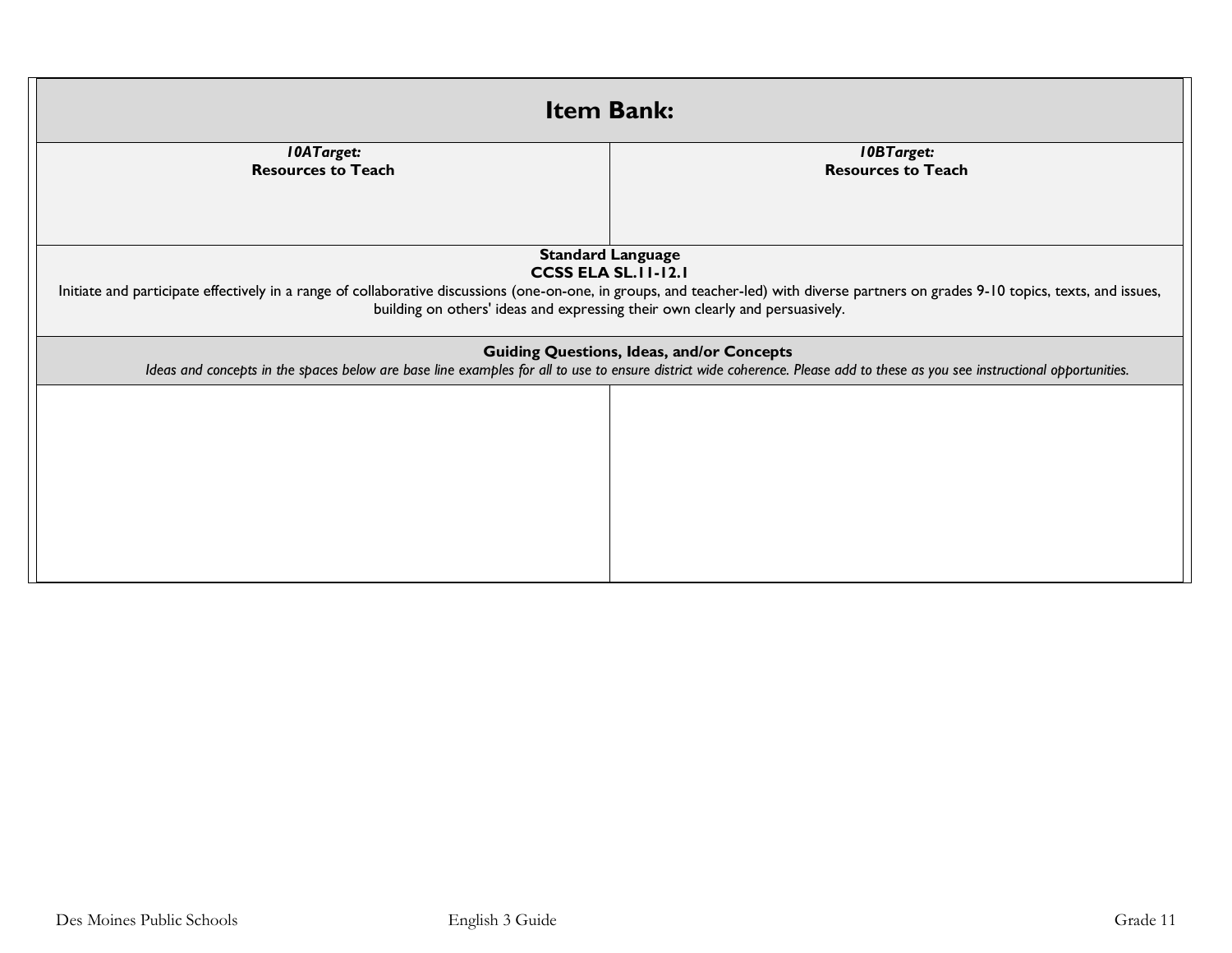Topic Overview: Instruction around sound principles of English grammar, vocabulary, punctuation, capitalization, and spelling are foundational to the Language Arts classroom. In order to fully assess student's understanding of these concepts, they must be applied to writing. This topic is intended to assess students work in the writing process as they work to improve their command of written English. While specific instruction may need to live at the success criteria level, assessment of student progress should focus wholistically on the student's application of skills in writing.

| <b>Topic</b>                                                                                                | <b>Achieving Grade Level (AT)</b>                                                                                                                                              |
|-------------------------------------------------------------------------------------------------------------|--------------------------------------------------------------------------------------------------------------------------------------------------------------------------------|
| When collecting evidence<br>related to the 3, it will be<br>recorded in these topics<br>in Infinite Campus. | The Level 3 Targets are the grade level expectation for students in all classes. These are directly related to State of lowa standards.                                        |
|                                                                                                             | Success Criteria (listed below the target) should be clarified/revised by the building level PLC as they collaborate to unpack the Level 3 targets.                            |
|                                                                                                             | <b>Guiding Question to complete this process:</b>                                                                                                                              |
|                                                                                                             | Nhat are the essential pieces of knowledge students need to have to show progression towards the grade level standard/expectation (level 3)?                                   |
|                                                                                                             | LTIIA- Engage in the writing process to produce clear and coherent writing for multiple purposes.                                                                              |
|                                                                                                             | Learning that shows evidence of progressing towards grade-level learning target:                                                                                               |
|                                                                                                             | $\Box$ Develop a plan for writing, focusing on what is most significant for a specific purpose and audience                                                                    |
|                                                                                                             | $\Box$ Produce clear and coherent writing in which the development is appropriate to the task, purpose and audience.                                                           |
|                                                                                                             | Create multiple drafts, examining rough drafts and considering ways to revise through the addition or subtraction of material.                                                 |
|                                                                                                             | LTIIB- Demonstrate command of conventions of standard English                                                                                                                  |
|                                                                                                             | Learning that shows evidence of progressing towards grade-level learning target:                                                                                               |
|                                                                                                             | $\Box$ Recognize and correct awkward phrasing in sentence structure (e.g., clauses where the intended meaning is clear but the sentence is                                     |
| Topic II:<br><b>Constructing</b>                                                                            | ungrammatical, incorrect use of clauses in complex sentences)                                                                                                                  |
|                                                                                                             | Maintain consistent verb tense and voice in writing<br>$\Box$                                                                                                                  |
|                                                                                                             | LTIIC- Utilize textual evidence to support analysis                                                                                                                            |
|                                                                                                             | Learning that shows evidence of progressing towards grade-level learning target:                                                                                               |
| Writing                                                                                                     | Use parenthetical documentation to integrate quotes and citations (both paraphrased and direct citation) (APA)                                                                 |
| S <sub>2</sub>                                                                                              | Integrate quotations and citations while maintaining flow of ideas (APA)<br>$\Box$ Use standard formatting for source acknowledgement according to <b>APA</b> style guidelines |
|                                                                                                             |                                                                                                                                                                                |
|                                                                                                             |                                                                                                                                                                                |
|                                                                                                             |                                                                                                                                                                                |
|                                                                                                             |                                                                                                                                                                                |
|                                                                                                             |                                                                                                                                                                                |
|                                                                                                             |                                                                                                                                                                                |
|                                                                                                             |                                                                                                                                                                                |
|                                                                                                             |                                                                                                                                                                                |
|                                                                                                             |                                                                                                                                                                                |
|                                                                                                             |                                                                                                                                                                                |
|                                                                                                             |                                                                                                                                                                                |